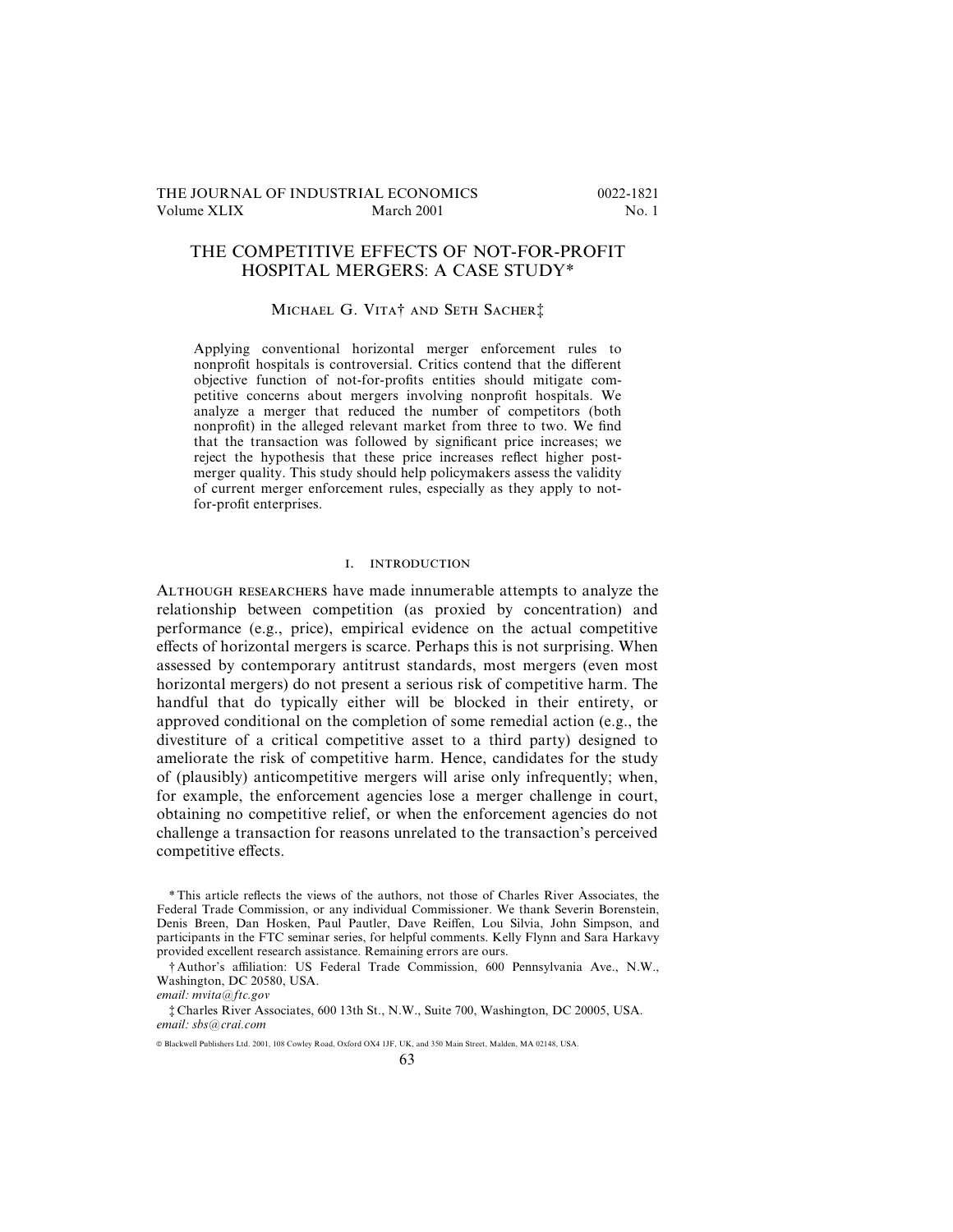This paper takes advantage of one of these rare opportunities.<sup>1</sup> We provide an econometric analysis of a horizontal merger in a concentrated hospital market, Dominican Santa Cruz Hospital's acquisition of its sole rival in the city of Santa Cruz, California, AMI-Community Hospital. According to the FTC, only two competitors—both not-for-profit remained in the relevant market after the transaction. <sup>2</sup> Absent substantial efficiencies, or a credible threat of entry, standard antitrust analysis would predict that an increase in concentration of this magnitude likely would lead to higher equilibrium prices for both competitors. Consequently, this transaction would have been challenged by the FTC, had the Commission been able to intervene before the transaction was completed.<sup>3</sup> However, because the transaction was too small (in absolute size) to trigger the Hart-Scott-Rodino filing thresholds, the FTC did not receive prior notification of the transaction, and the parties were able to consummate the acquisition before the FTC could seek a preliminary injunction. Ultimately, the FTC entered into a consent order with Dominican Hospital, but the decree required only that Dominican notify the Commission prior to any further acquisitions in the relevant geographic market—it did not restore the premerger market structure. For this reason, this acquisition provides an excellent opportunity to assess, ex post, the actual, as opposed to the predicted, competitive consequences of a horizontal merger.

This study should be of interest for at least two reasons. First, as noted, empirical studies of the price effects of horizontal mergers are comparatively rare, notwithstanding their apparent importance to appraising the efficacy of federal merger enforcement policy. Studies such as this should help policymakers assess whether the enforcement decision rules embodied in the *Merger Guidelines* predict with an acceptable degree of accuracy the competitive consequences of actual horizontal mergers.

Second, and more specifically, the applicability to hospital markets of the antitrust agencies' approach to horizontal merger analysis (i.e., the Merger Guidelines) recently has been called into question. A substantial share of hospital output (approximately 90%) is produced by private and public nonpro¢t hospitals. Critics have contended that the antitrust agencies and courts have assumed that these not-for-profit providers seek maximum profits, notwithstanding the substantial body of theoretical and

<sup>&</sup>lt;sup>1</sup> Both the Federal Trade Commission and the Department of Justice have unsuccessfully challenged other horizontal hospital mergers. However, these transactions are less amenable to empirical analysis than the Dominican Santa Cruz-Community merger because (1) the transactions are too recent to allow measurement of post-merger market performance, and/ or (2) reliable price data do not exist.

<sup>&</sup>lt;sup>2</sup> See Complaint *In the Matter of Santa Cruz Hospital, et al.* 188 F.T.C. 382 (1994). <sup>3</sup> See Statement of Chairman Janet D. Steiger in Support of Final Issuance of Consent

Order In the Matter of Dominican Santa Cruz Hospital, et al. 118 F.T.C. 382 (1994).

ß Blackwell Publishers Ltd. 2001.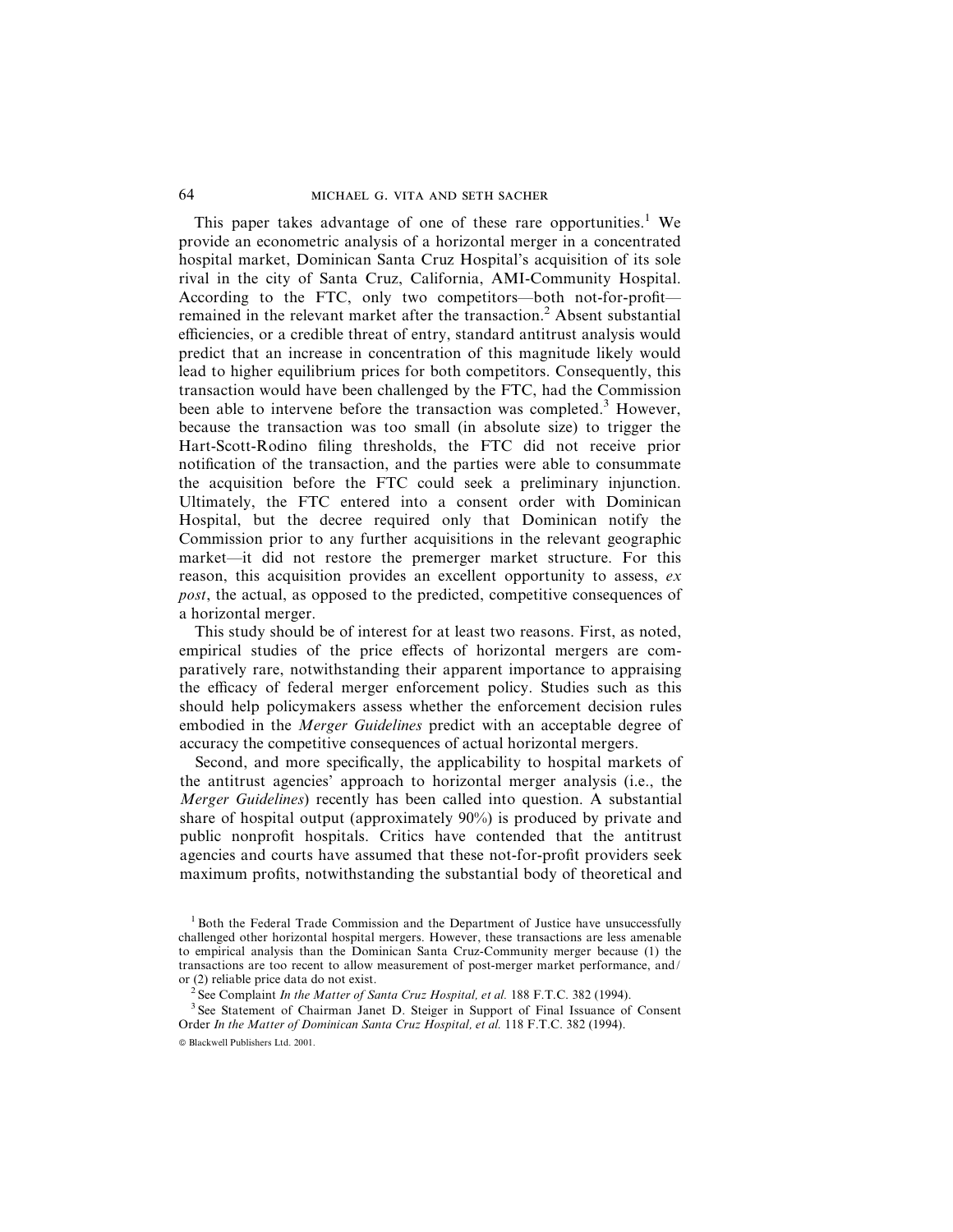empirical analyses suggesting that nonprofit entities—or more specifically, certain types of nonprofit entities—will eschew opportunities to profitably exercise market power.<sup>4</sup> For example (see Lynk [1995], pp. 440–41), it is conceivable that a private nonprofit hospital sponsored and administered by the local community, might function something like a consumer cooperative. If so, the incentives of producers and consumers would be aligned, and any incentives the hospital might otherwise have to raise prices anticompetitively would be attenuated. Alternatively, the behavior of a nonpro¢t hospital whose pro¢ts are used to fund some particular set of activities valued by the firm's managers—e.g., providing charity care to the poor—might be indistinguishable from that of an identically situated for-profit entity.

Whether the (potentially) different incentive structure of not-for-profit hospitals could attenuate the exercise of market power is of more than just academic interest. The courts that must adjudicate horizontal merger challenges also have found such arguments compelling. In at least one case,<sup>5</sup> a US Federal District Court found that the nonprofit, communitysponsored status of the merging parties was an important factor in rebutting an otherwise convincing prima facie case against the merger of two rival hospitals.

The transaction analyzed here provides an excellent opportunity to explore these possibilities. The acquiring entity (Dominican Santa Cruz Hospital) is part of a chain of Catholic hospitals operating in the western United States. Its sole remaining rival in Santa Cruz county, Watsonville Community, is a locally-sponsored community hospital. According to the arguments set forth above, Watsonville Community would appear to be the type of nonprofit hospital least prone to exercise market power; any such propensity to charge competitive prices would, moreover, place a powerful post-merger competitive constraint on Dominican's ability to raise prices. Consequently, an analysis of both entities' post-merger pricing behavior should provide a valuable insight into the behavior of nonprofit producers.

### ii. previous studies of hospital competition

Many studies of hospital competition have been carried out using a variant of the `Structure-Conduct-Performance' (S-C-P) paradigm. Early (i.e., pre-1983) studies frequently found a negative relationship between hospital

<sup>&</sup>lt;sup>4</sup> See Lynk [1995] for a more detailed review of the relevant theory and evidence.<br><sup>5</sup> See *F.T.C. v. Butterworth Health Corporation and Blodgett Memorial Medical Center* (US District Court, Western District of Michigan, Southern Division), September 26, 1996, slip. op. at 27.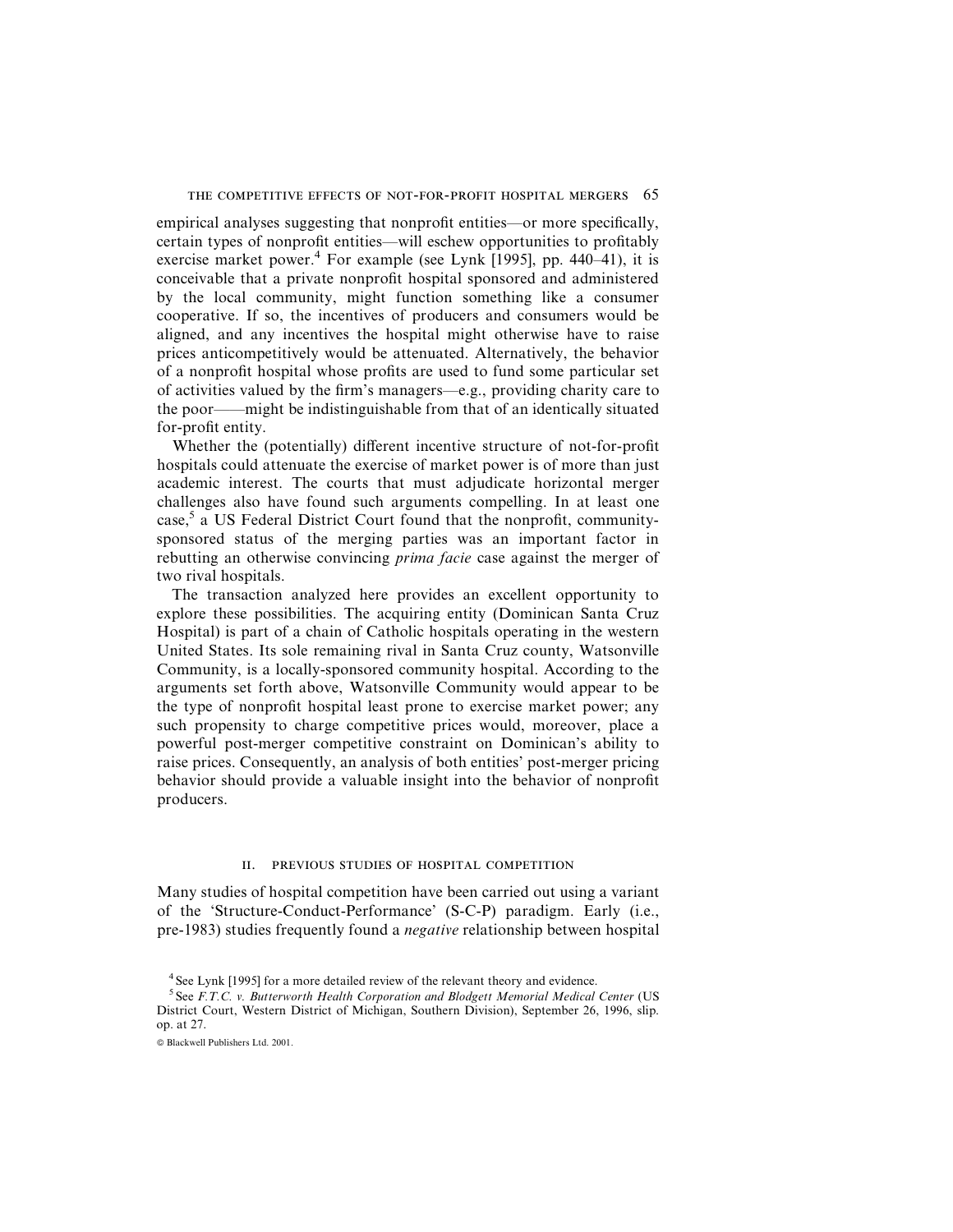concentration and costs, <sup>6</sup> which usually was interpreted as evidence of insurance-induced moral hazard. Studies using data from the mid^1980s and after typically found a positive relationship between concentration and price. 7

While suggestive, these price-concentration studies do not provide direct evidence of the effects of hospital mergers. One problem with drawing inferences about the competitive effects of mergers from this literature is that the results are almost surely sensitive to the way the geographic markets are defined, since this definition will determine the value of the concentration index. 8

An alternative empirical strategy for assessing the consequences of merger-induced changes in market structure is to examine directly, through a comparison of the pre- and post-merger prices charged by the merged entity (and, perhaps, its plausible rivals). This `event study' approach obviates the necessity of defining the 'relevant market.' If the merger creates market power, then (after suitably controlling for other possible shifts in the exogenous determinants of price) one should observe the merged entity raising its price post-merger. It is unnecessary to identify the relevant market to carry out this test—at minimum, one requires only data for the merged entity.

Early applications of the event study method (e.g., Barton and Sherman [1984]; Kim and Singal [1993]) used a relatively simple specification: they analyzed movements in the price of the product affected by the merger, relative to the price of a substitute product hypothesized to face similar demand and cost conditions, but unaffected by the merger. The equality of pre- and post-merger prices was then tested using a simple  $t$  test. Later implementations of the event study method (e.g., Schumann et al. [1992, 1997]) used a somewhat different approach—they estimated a price equation with data spanning the pre- and post-merger periods.<sup>9</sup> The competitive effect of the transaction was captured with a dummy variable set equal to one for the post-merger period. This method is potentially problematic if there are unobserved exogenous determinants of price that are correlated with the merger dummy. If so, the merger coefficient would reflect the competitive effects of the transaction, as well as movements in

 $6$  For a comprehensive review of this literature see Pautler and Vita [1994]. For seminal works see Joskow [1980] and Robinson and Luft [1985].

<sup>&</sup>lt;sup>7</sup> See, e.g., Dranove *et al.* [1993]; Melnick *et al.* [1992]; Keeler, Melnick and Zwanziger [1999]; and Simpson and Shin [1998].

 $8$  For example, see Kessler and McClellan [1999] and Werden [1989]. Only the former have offered an alternative method for defining antitrust markets. Although there seldom may be good practical alternatives to patient flow data, it is nonetheless true that antitrust markets defined on this basis may lead to incorrect conclusions about the competitive constraints faced by a particular pair of merging hospitals.<br><sup>9</sup> The control variables consisted of demand and cost shifters.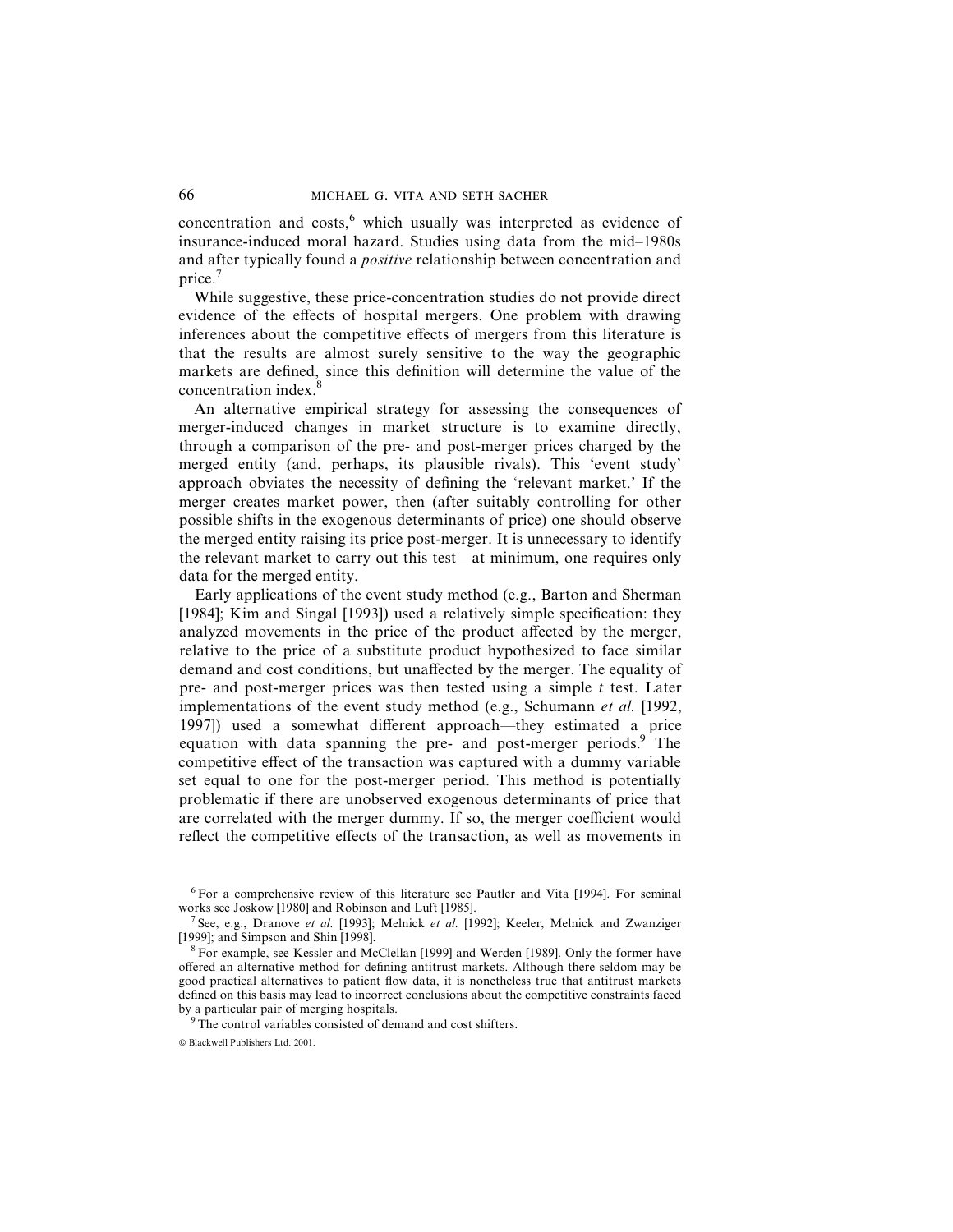these unobserved price determinants, leading one to incorrectly estimate the price effects of the transaction.

Below, we propose an empirical framework that combines elements of the Barton and Sherman, and Schumann et al. approaches. We believe that this strategy will provide the best method for identifying accurately the competitive effects of the acquisition. Before setting forth this empirical strategy, we first describe in greater detail the events of the Dominican-Santa Cruz transaction.

### III. HISTORY OF THE TRANSACTION

On March 8, 1990, Dominican Santa Cruz Hospital (`Dominican'), a 259-bed, not-for-profit hospital, affiliated with the Catholic Healthcare West system, purchased the only other hospital in the city of Santa Cruz, AMI-Community Hospital ('Community'). Community, which was affiliated with American Medical International, was licensed for 180 beds and was a for-profit entity. Dominican and Community were located about two miles apart. Five months after the acquisition (August 1990), Community was converted completely to a nursing home/rehabilitation facility. The only other hospital in Santa Cruz county was Watsonville Community Hospital, located about 14 miles south of the city of Santa Cruz. The city of Santa Cruz is located about 40 miles south of San Jose, and 80 miles south of San Francisco. Santa Cruz county is bordered on the south and west by the Pacific ocean, and on the north and east by the Santa Cruz mountains.

Contemporaneous data on patient flows showed that the overwhelming majority (about 94%) of the three Santa Cruz county hospitals' patients resided in Santa Cruz county, and that most (about 97%) Santa Cruz residents receiving inpatient hospital care received it from hospitals in that county.<sup>10</sup> The patient flow data also showed that very few—less than  $2.5\%$ —of the patients at the next closest set of competitors originated in Santa Cruz county.<sup>11</sup> In short, there was very little evidence to suggest that residents of Santa Cruz county regarded out-of-county hospitals as good substitutes for in-county hospitals, or that Santa Cruz county hospitals sought to attract patients from outside of the county. Accordingly, the FTC's complaint alleged that the relevant geographic market was `Santa Cruz County and/or portions of Santa Cruz County.' Only two

 $10$  Nine Santa Cruz county ZIP codes account for over 80% of the privately insured inpatients at the two hospitals.

<sup>&</sup>lt;sup>11</sup> The next closest competitors (Community Hospital of Los Gatos and Good Samaritan Hospital) were both located in Los Gatos (Santa Clara County). Both hospitals were approximately 25 miles (41 minutes driving time) from Dominican Santa Cruz Hospital. Watsonville Hospital, by contrast, was only 14 miles from Dominican (23 minutes driving time).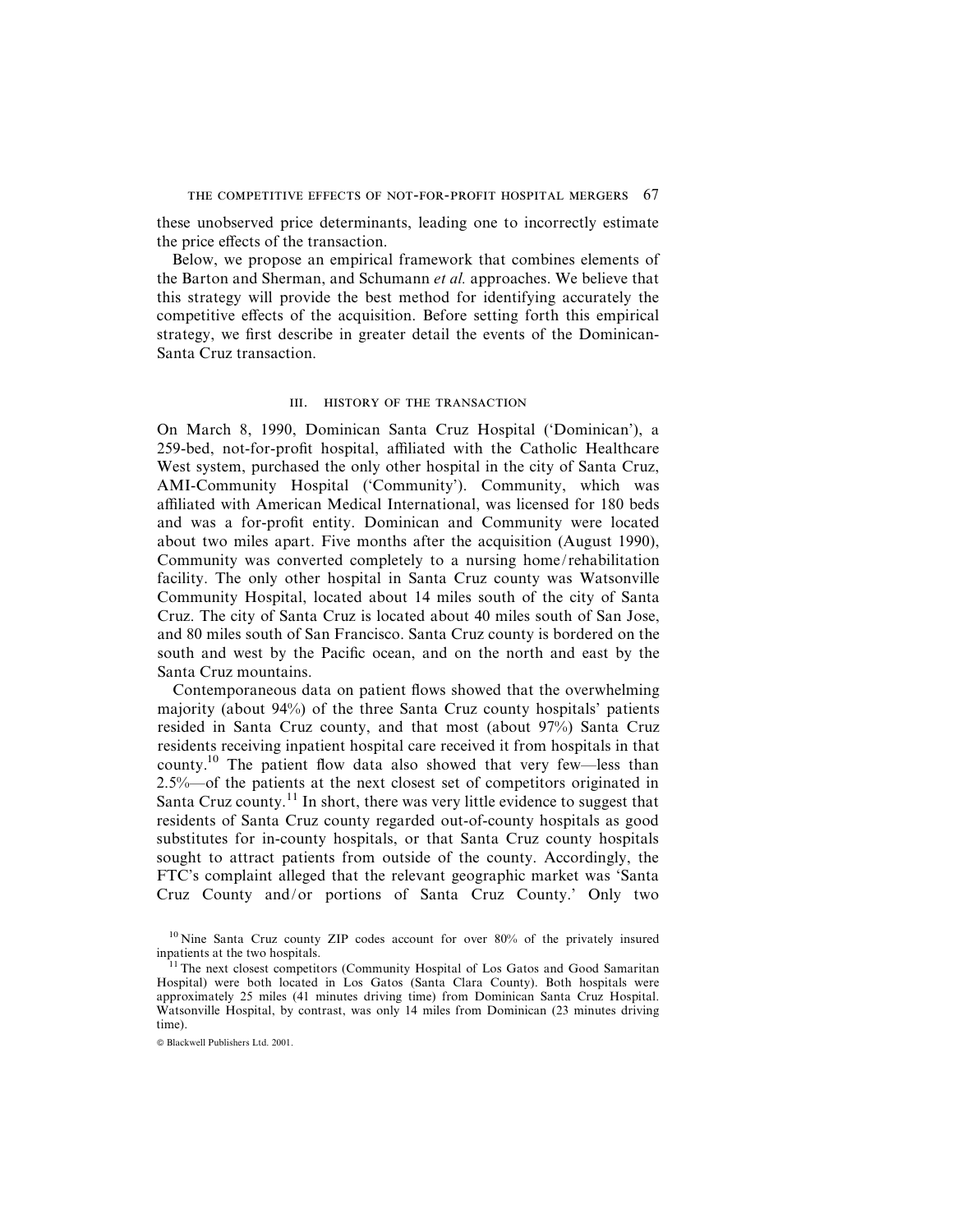hospitals—Dominican and Watsonville Community—remained in this market post-merger. According to the Complaint, the merger increased the market share (of patient-days) of Dominican from 62% to approximately 73%, and increased the market share (of available beds) from 50% to 73%. The Herfindahl-Hirschman Index for the relevant antitrust market increased by over 1,700 points (from approximately 4,620 to approximately 6,350) when measured by patient-days; and by over 2,300 points (from approximately 3,770 to approximately 6,090) when measured by available beds. Under the Merger Guidelines enforcement criteria, a transaction generating concentration figures of this magnitude would be presumed anticompetitive. Absent compelling evidence that such a merger would create substantial efficiencies, or that the exercise of market power would be constrained by the threat of entry, normally the FTC would seek to preliminarily enjoin such a transaction.<sup>12</sup> Had the FTC had the opportunity to seek a preliminary injunction in this case, it would have done so.<sup>13</sup> However, as noted earlier, the small absolute size of the transaction failed to trigger the Hart-Scott-Rodino filing thresholds, and the FTC was not able to seek an enforcement action until after the transaction was completed.

In March, 1993, approximately three years after the merger was consummated, the FTC accepted a consent agreement with Dominican Santa Cruz Hospital and Catholic Healthcare West. The consent order did nothing to restore the pre-merger competitive environment; it required only that the respondents obtain the Commission's prior approval before acquiring any other hospitals in Santa Cruz County. Although all of the FTC Commissioners concluded that the merger probably had created significant market power, a majority of the FTC Commissioners concluded that the agency had few good remedies available to it.<sup>14</sup> The acquired hospital, Community, already had been converted to a skilled nursing/ rehabilitative care facility. Thus, the effects of the merger could have been reversed only at considerable cost. Further, Sutter Health, a major Northern California hospital chain, had announced plans to construct an acute care hospital in Santa Cruz, and had already purchased a 3.8 acre

<sup>12</sup> According to the 1992 *Merger Guidelines* ( $\S 0.51(c)$ ), 'the [FTC] regards markets [with HHIs above 1800] to be highly concentrated . . . [when] the post-merger HHI exceeds 1800, it will be presumed that mergers producing an increase in the HHI of more than 100 points are likely to create or enhance market power or facilitate its exercise.'

<sup>13</sup> As then-FTC Chairman Steiger observed at the time, '[t]he facts of this case provide sufficient reason to believe that this acquisition violates Section 7 of the Clayton Act. Ordinarily, such facts would lead the Commission to seek a preliminary injunction in federal district court.' See Statement of Chairman Janet D. Steiger in Support of Final Issuance of Consent Order In the Matter of Dominican Santa Cruz Hospital, et al. 188 F.T.C. 382 (1994).  $14$  See Statements of Chairman Steiger, Commissioner Azcuenaga, and Commissioner Yao

In the Matter of Dominican Santa Cruz Hospital, et al. 118 F.T.C. 382 (1994).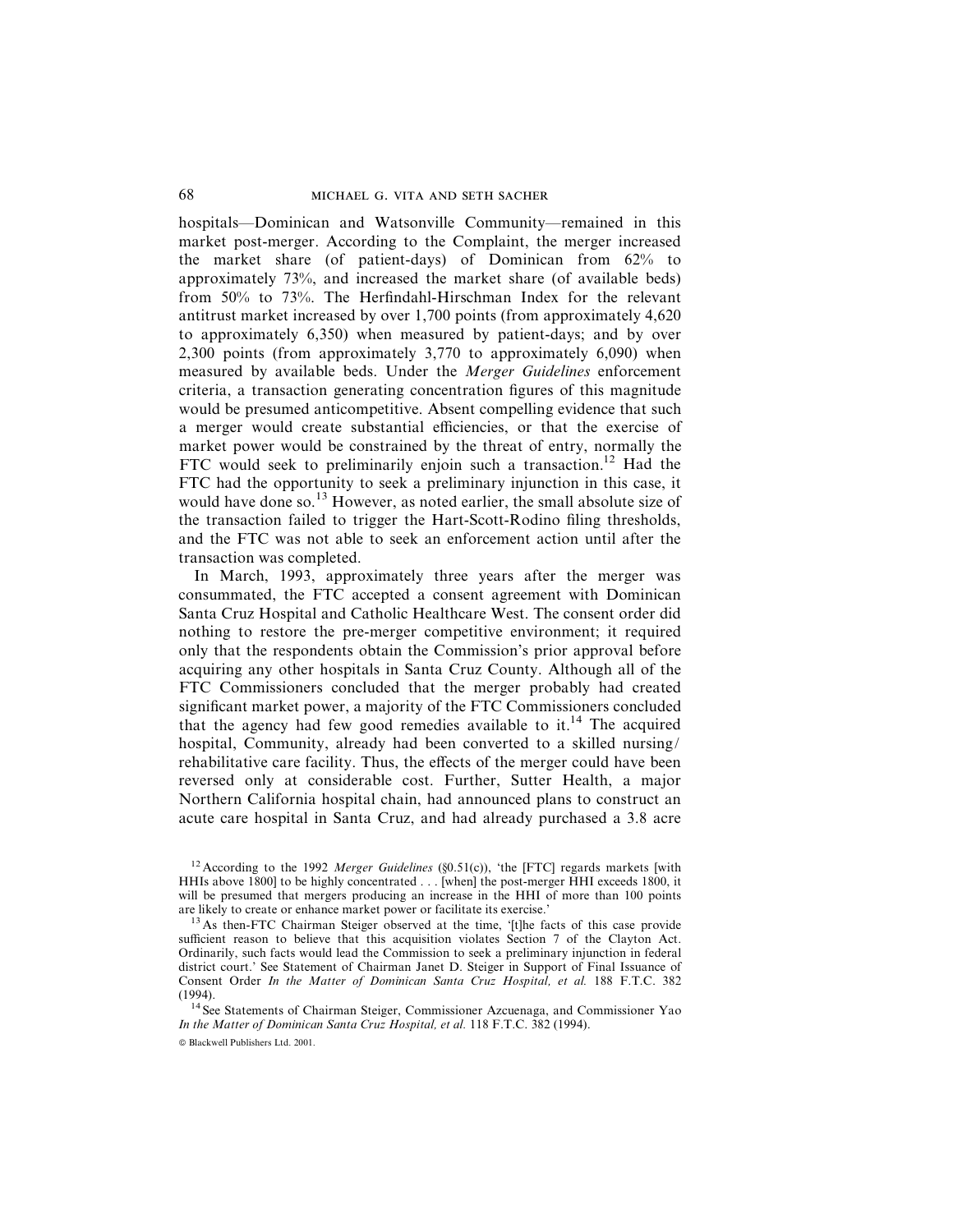site toward that end.<sup>15</sup> The FTC reasoned that entry by this entity likely would already have occurred by the time divestiture could be completed, thereby moving the market closer to the pre-merger status quo more rapidly than could be accomplished through the FTC's administrative process. As it turned out, some time in the second quarter of 1996, Sutter Health opened the Sutter Maternity and Surgery Center with 30 licensed and 21 staffed beds.

## iv. empirical analysis: methods and data

### IV(i). Basic Price Regressions

We begin our empirical analysis by first presenting some basic descriptive information on the behavior of prices at the two remaining Santa Cruz county hospitals. Our measure of price is derived from data supplied by the Office of Statewide Health Planning and Development (OSHPD). For each quarter (1986 through 1996, inclusive) we calculate the average net revenue received per inpatient acute-care admission (or, alternatively, per patient day<sup>16</sup>) for privately insured patients.<sup>17</sup> Of course, hospitals provide numerous inpatient services, some of which may or may not be demandor supply-side substitutes. Nevertheless, a single measure of inpatient price is consistent with the so-called 'cluster' approach to defining hospital product markets used in virtually all hospital merger investigations.<sup>18</sup>

<sup>15</sup> Sacramento Business Journal, March 16, 1992.

<sup>16</sup> All of the estimates carried out with dependent variables defined as per-day values are available at the JIE Editorial website.

 $17$  In the OSHPD data, there are various categories for both gross and net patient revenue. Net revenue is equal to a hospital's gross revenue minus any discounts that it offers. In the data, the gross revenue figures distinguish between inpatient and outpatient revenue, however, the *net* revenue figures do not. As noted by Dranove *et al.* 1993], failure to account for discounts seriously understates the effect of competition on price. Thus, several adjustments must be done in order to obtain estimates of net inpatient revenue from the gross inpatient data. While OSHPD has been collecting quarterly data from hospitals since approximately 1980, data prior to 1986 did not in any way distinguish revenue by payer group. As a result, observations from prior to 1986 were eliminated. For data from 1986 to 1992, net inpatient price was calculated by multiplying total net revenues from non-Medicare, non-Medicaid patients by the ratio of gross *inpatient* revenue to gross *total* revenue at the hospital. While this net revenue figure eliminates Medicare and Medicaid patients it does include revenue from some patients in various non-Medicaid indigent programs. This net revenue figure is then divided by discharges to obtain the average price paid per non-Medicare, non-Medicaid acute-care inpatient. We also adjusted the number of discharges by the ratio (total revenuebad debt/total revenue) in order to account for bad debt.

For data after 1992, patient revenue for various indigent programs is reported in a separate category. In order to keep the observations consistent over time, revenue from this category was added to the revenue figures for commercially insured patients. Net price was then calculated using the same methodology as outlined for the 1986 to 1992 data.

 $18$  For a critical overview of the 'acute care inpatient' product market definition used in hospital merger investigations, see Sacher and Silvia [1998].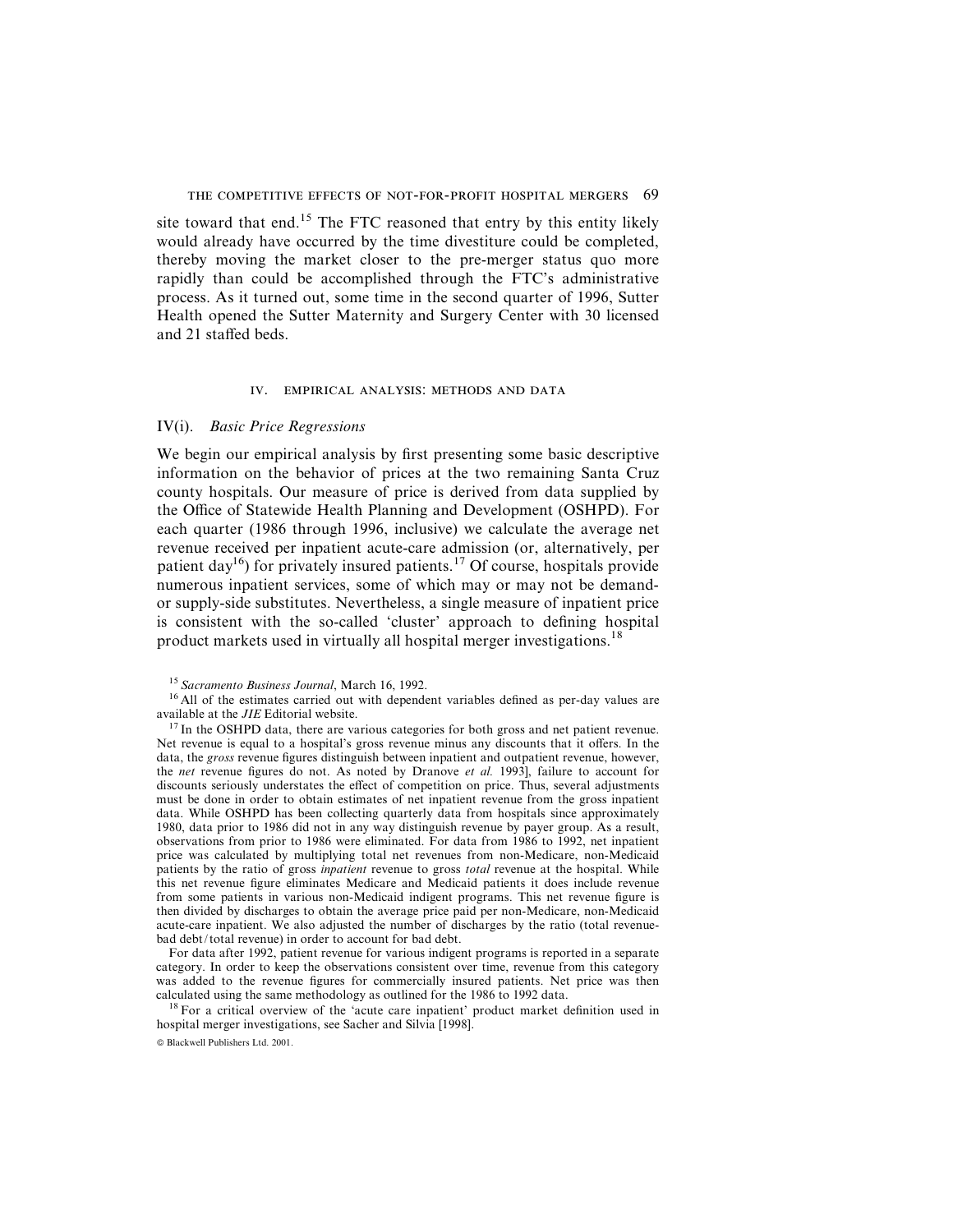

Quarterly Real Price per Admission and per Inpatient Day Dominican Hospital

It should be noted that the price series in Figure 1 does not include information on Community's prices. Normally, we would like to assess the competitive effects of a merger by examining the pre- and post-merger prices of both transaction partners. Unfortunately, that approach is not feasible here because Community was converted to a nursing home/rehab center shortly after the acquisition, and no post-transaction price data are available for it.<sup>19</sup> We have concluded, therefore, that the best available test of the impact of removing this competitive constraint on Dominican's pricing discretion is obtained from comparing Dominican's pre- and post-merger prices; accordingly, the regression results reported in Table III below are based on this comparison. However, to assess the robustness of these results, we also carried out all of regression analyses presented in Table III using (pre-merger) dependent and explanatory variables redefined as weighted averages of the values for Dominican and Community. Our principal findings are robust to this modification.<sup>20</sup>

Figures 1 and 2 depict the behavior of per-day and per-admission prices at Dominican and Watsonville hospitals for the entire sample period. The dashed vertical line indicates the quarter in which the merger occurred. Visual inspection of these series suggests that while there was an upward trend in real prices predating the transaction, prices did increase

 $19$ <sup>19</sup> The conversion was completed by August 1990. OSHPD ceased reporting separate data for Community after the 1st quarter of 1990.

 $20$  We experimented with weights based on patient days, patient discharges, and inpatient revenue. All produced essentially the same results. The results reported at the JIE Editorial website are derived using inpatient revenue weights.

ß Blackwell Publishers Ltd. 2001.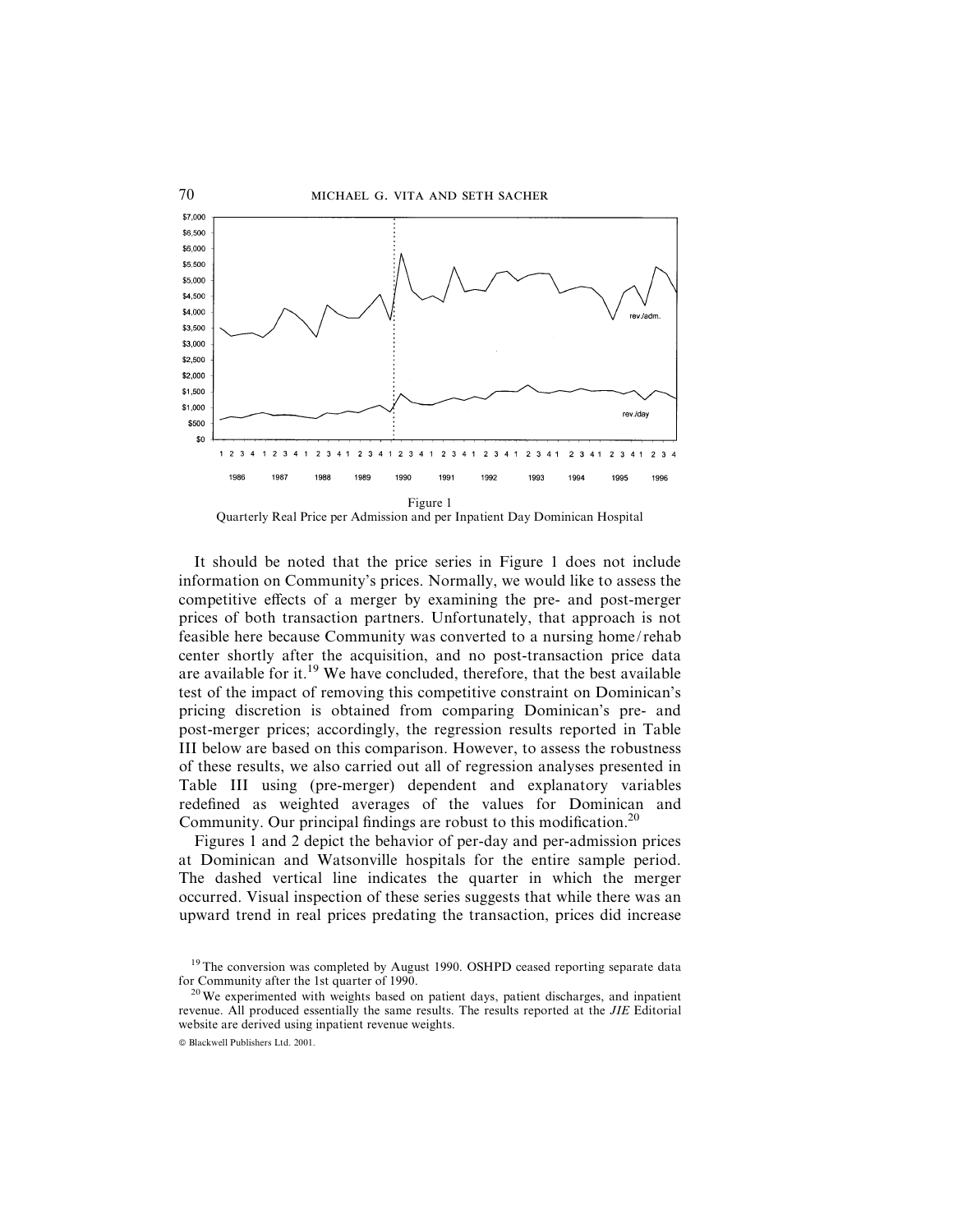

Quarterly Real Price per Admission and per Inpatient Day Watsonville Hospital

in the transaction's aftermath. This assessment is supported by the regression results reported in column (a) of Tables III and IV. Here we present simple regressions of price (real net revenue per admission) on a merger dummy variable (merge) and a time trend (time and timesquared).<sup>21</sup> These regressions suggest a substantial post-merger price increase at both Dominican and Watsonville, on the order of \$700 and \$1,800 respectively, even when the time trend is controlled for explicitly. We reject the null hypothesis of no merger effect at all conventional significance levels.

While the results contained in Tables III and IV are consistent with a merger-induced increase in price, obviously the simple specification on which they are based will fail to control for many of exogenous determinants of equilibrium prices (except to the extent that they follow a linear-quadratic time trend). If these omitted factors are correlated with merge we will improperly impute their effect to the merger. Similar to Schumann et al. (1992, 1997), we next attempt to estimate a more fully specified reduced form price equation.

### IV(ii). Reduced Form Price Equations

To ensure that the observed price effect of the merger is not merely the

 $21$  As noted previously, all of the equations reported in the paper also have been estimated with the dependent variable computed on a per-inpatient day basis. In the fully specified version of the price equations, we find that the statistical significance of the coefficient on merge falls in the Dominican equation ( $p = 0.18$ ), but increases in the Watsonville equation  $(p = 0.07)$ .

ß Blackwell Publishers Ltd. 2001.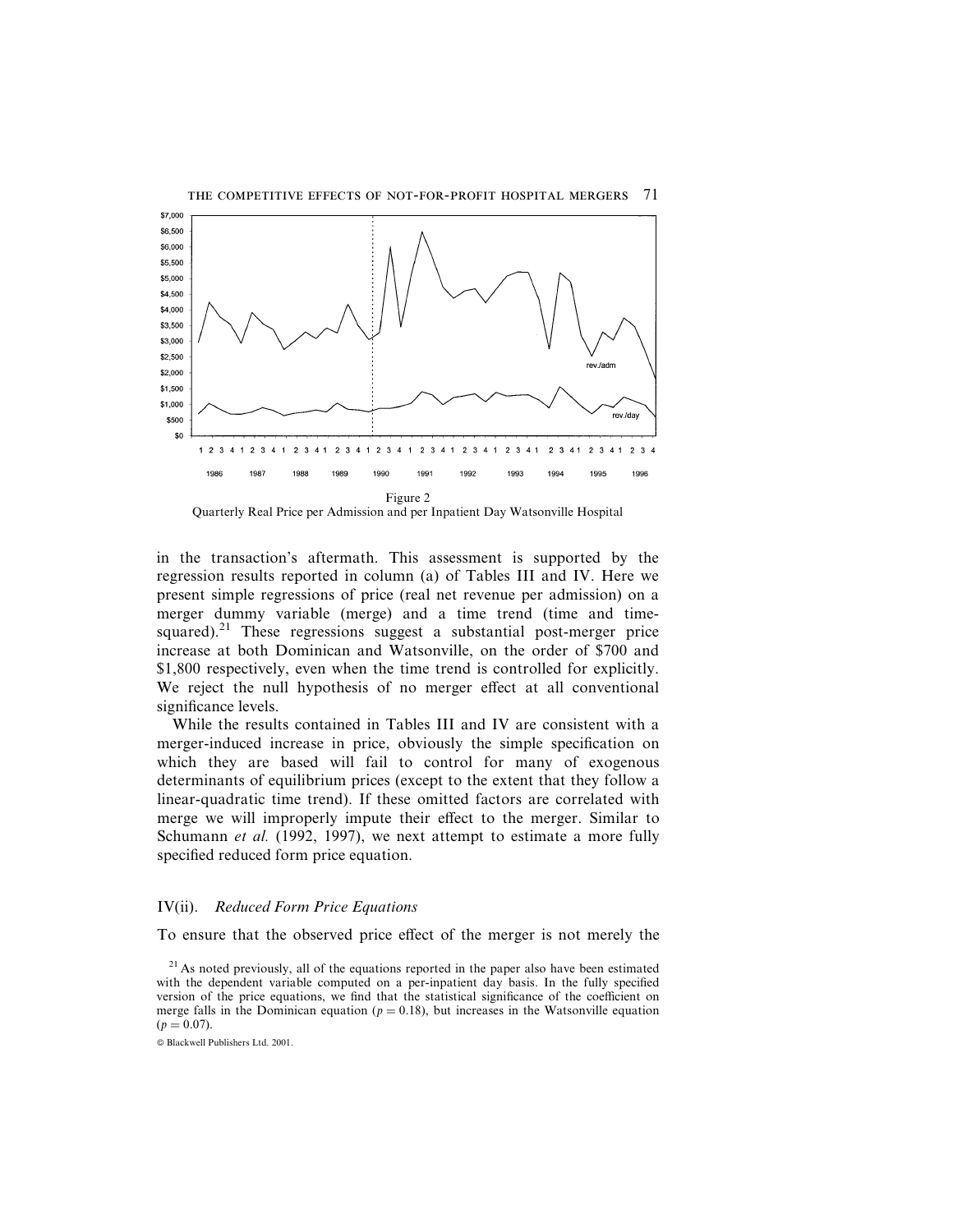result of omitted variable bias, it is necessary to control for factors that likely will affect the behavior of prices both over time and across hospitals. It is clear that the unit of output employed in this study—an inpatient discharge or inpatient day—is nonhomogeneous. Patient stays can and do vary substantially in terms of their resource intensity. Consequently, cross-sectional and intertemporal comparisons of the `price' of this output are meaningless unless one controls somehow for this heterogeneity.

We employ several such controls. First, like other researchers (e.g., Simpson and Shin [1998]), we construct an index of hospital 'casemix.' The Healthcare Financing Administration (HCFA) assigns a 'caseweight' to each diagnostic related group  $(DRG)$ .<sup>22</sup> This index measures the 'resource intensity,' used, on average, for each DRG relative to other DRGs and over time. The OSHPD discharge data set includes the date of discharge and DRG for each patient. Using these data, we created a quarterly casemix indicator for each hospital used in the empirical analysis. This was done as follows. Each non-Medicare/non-Medicaid discharge at each hospital for each quarter was weighted using the HCFA caseweight index for the relevant DRG. The weighted discharges were then summed and divided by the total number of discharges for each quarter at each hospital to obtain the casemix index.

As a further control for discharge heterogeneity, we also include the average length-of-stay for privately insured patients. The rationale for including this measure is straightforward—each additional day of hospitalization requires the consumption of additional labor and material resources. One cannot compare the price of a discharge across different time periods, or across different hospitals, unless one controls for variations in length-of-stay.

Equilibrium hospital prices also will be affected by exogenous changes in factor prices. We include two variables to control for these shifts. First, HCFA computes a wage index for all urban areas (a county or set of counties) based on the salaries and wages of various health care workers in the relevant locale. This index is used to adjust hospital payments under the Prospective Payment System (PPS) for Medicare. As an additional control variable, we include the BLS Producer Price Index for surgical and medical instruments and apparatus.

It is well-established empirically that the growth of managed care institutions (e.g., HMOs, PPOs) has facilitated more intense price competition among hospitals (e.g., Dranove, Shanley, and White [1993]; Kralewski et al.  $[1992]$ , as well as greater productive efficiency. Consequently, other things equal, we would expect to observe lower prices

 $22$  DRGs refer to a system of classifying patients based on medical diagnoses and surgical procedures. Originating at Yale University during the 1970s, the DRG system has been widely adopted by payers and providers as a way of classifying patients.

ß Blackwell Publishers Ltd. 2001.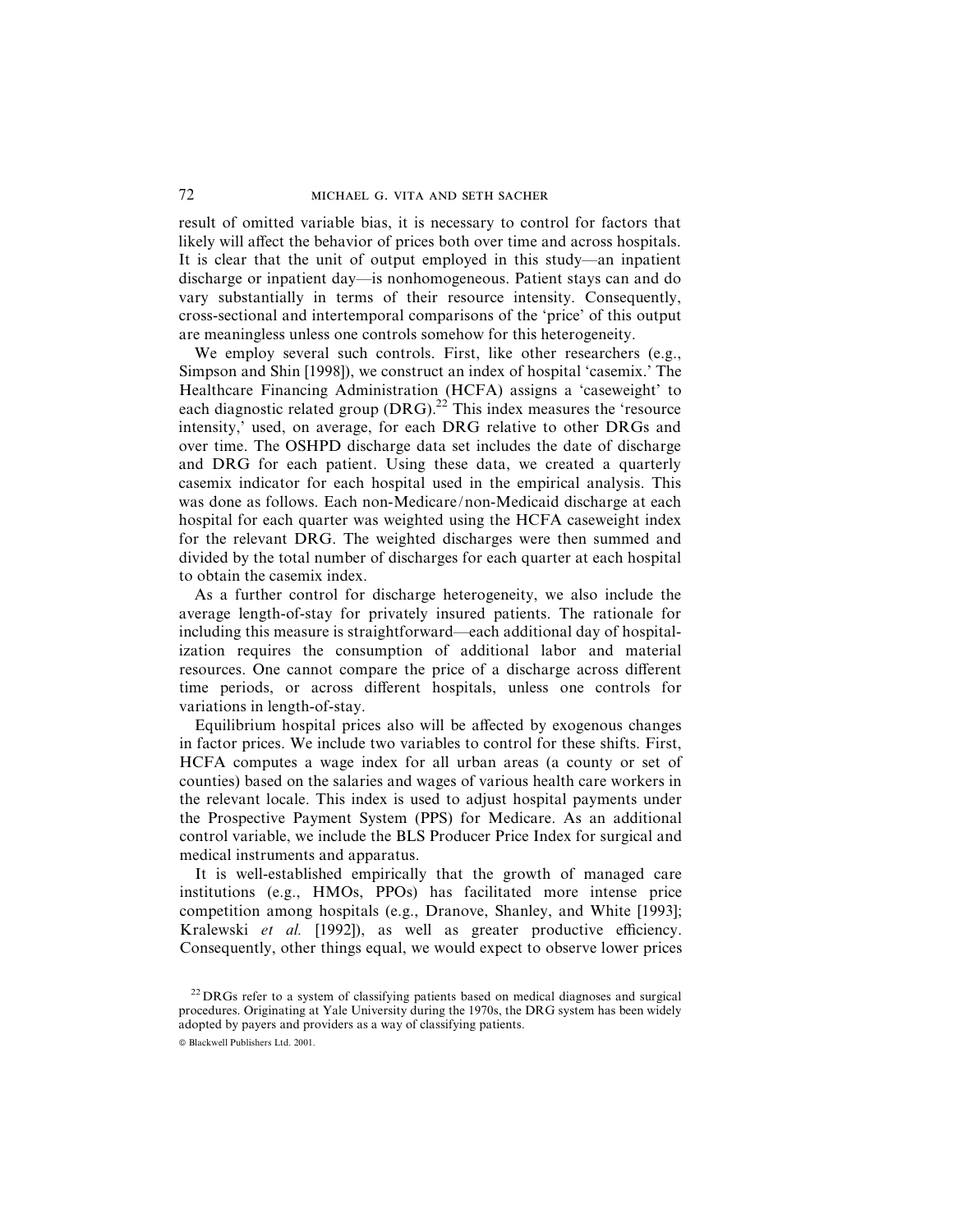in markets where selective contracting by managed care organizations is more prevalent. Ideally, we would like to utilize some measure of the market share of managed care institutions in the relevant market. Unfortunately, such data are not readily available. As a proxy, we calculate for each hospital the percentage of total discharges for which the expected payment source is an HMO or other prepaid health plan.<sup>23</sup>

Similar to other empirical studies of hospital mergers (e.g., Lynk [1995], Simpson and Shin [1998]), we include a number of other variables to control for exogenous demand- and cost-side variation. These consist of per capita income, the county-level unemployment rate, county population density, share of admissions covered by Medicare, share of admissions covered by MediCal, and the Producer Price Index for medical and surgical equipment.

Last, we also control for the effects of the October 1989 northern California earthquake, which may have reduced (exogenously) Watsonville's productive capacity, leading to higher prices for reasons unrelated to the Dominican transaction. To capture the competitive effects of this event, we create a dummy variable (quake) equal to 1 for the 4th quarter of 1989 and all subsequent periods, and 0 otherwise. We also include a dummy variable (entry) indicating the entry of the small (21 bed) Sutter hospital in 1996.

We note that the earthquake dummy variable is potentially problematic for us, since it is highly collinear with the merger dummy. Essentially, there are only two quarters of data  $(1989:Q4-1990:Q1)$  that differentiate these two variables. This may make it difficult to estimate the respective effects of these two events on price with any precision.<sup>24</sup> That said, there are reasons to doubt that the quake actually had an economically significant impact on Watsonville's productive capacity. Whether measured by total patient days or total discharges, the OSHPAD data suggest that Watsonville's output actually increased in the aftermath of the quake. 25

Column (b) of Tables III and IV presents the reduced form price regressions for Dominican and Watsonville, respectively. In the case of

<sup>23</sup> We recognize that this managed care index quite plausibly is an endogenous variable jointly determined with our price variable; as a consequence, its inclusion could induce simultaneous equations bias in our estimated coefficients. Accordingly, we estimate our equations both with and without this variable. None of our results are sensitive to this change in specification. These results are reported in full at the *JIE* Editorial website.

 $2^{\overline{4}}$  We note, however, that in the several of the Watsonville regressions, the coefficients on both merge and quake are individually significant, suggesting that there is sufficient variation in the sample to accurately estimate both parameters.

<sup>25</sup> A regression of total patient days against a time trend and the quake dummy yields a coefficient on quake of 803.51 (s.e.  $=$  480.65). A similar regression using total discharges yields a coefficient (standard error) on quake equal to  $53.18$  (182.24) The full regression results are available at the JIE Editorial website.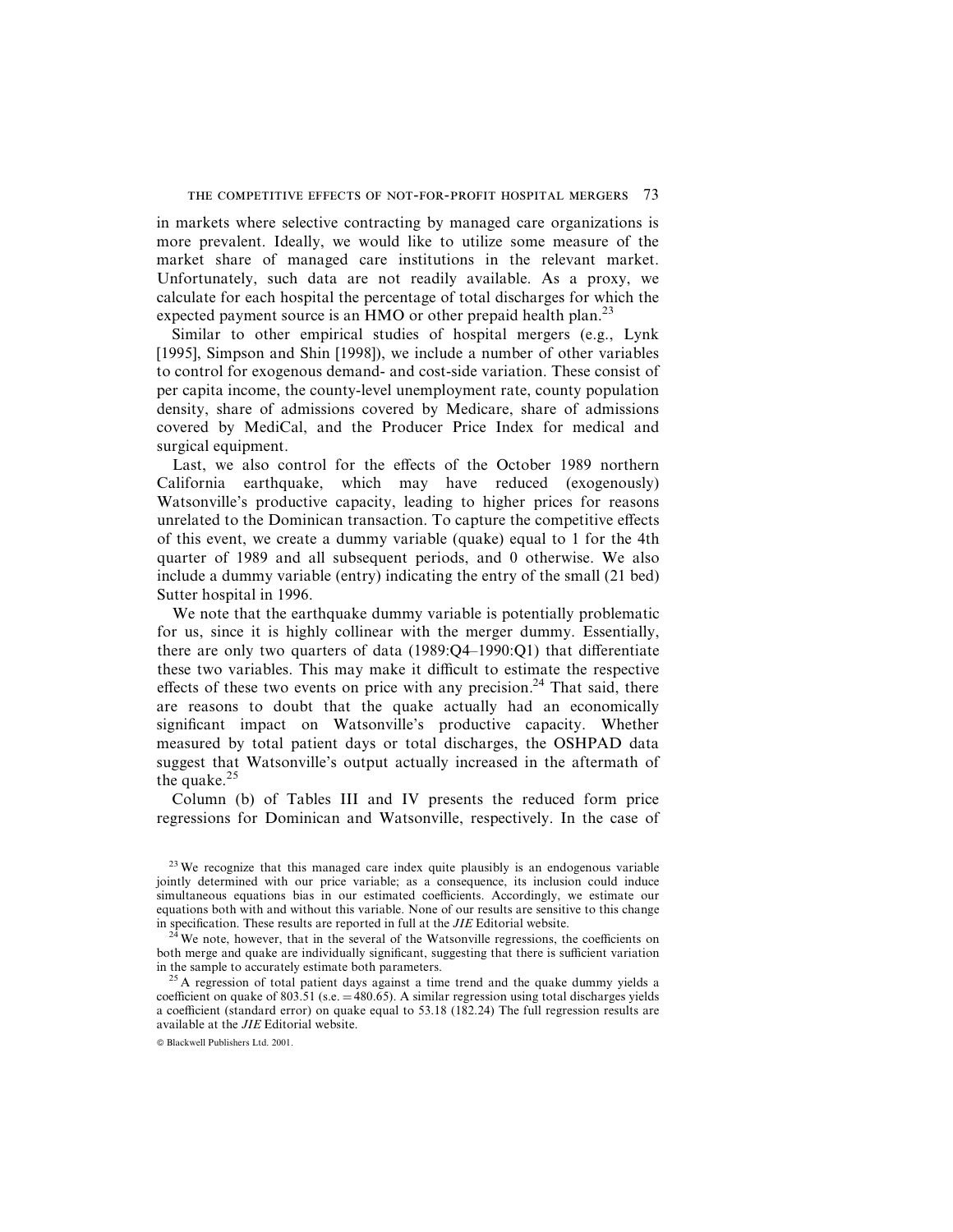Dominican, adding these additional explanatory factors to the reduced form price equations leaves the coefficient on merge essentially unchanged (it actually increases slightly, from \$696/admission to \$749/admission), but it does increase the standard error of the estimate, from \$169 to \$474. The corresponding  $t$  statistic (1.61) leads one to reject the null hypothesis of no merger price effect at the  $p = 0.12$  significance level. For Watsonville,

Table I Variable Definitions

| Variable Name      | Description                                                  |
|--------------------|--------------------------------------------------------------|
| rprice_d           | real net revenue per private admission, Dominican Hospital   |
| rprice_w           | real net revenue per private admission, Watsonville Hospital |
| rprice_p           | real net revenue per private admission, peer group hospitals |
| rpday_d            | real net revenue per private day, Dominican Hospital         |
| rpday_w            | real net revenue per private day, Watsonville Hospital       |
| $r$ pday_p         | real net revenue per private day, peer group hospitals       |
| expadm_d           | real expense per admission, Dominican                        |
| expadm_w           | real expense per admission, Watsonville                      |
| expadm_p           | real expense per admission, peer group hospitals             |
| expday_d           | real expense per inpatient day, Dominican                    |
| $expday_w$         | real expense per inpatient day, Watsonville                  |
| $expday_p$         | real expense per inpatient day, peer group hospitals         |
| length-of-stay_d   | average length-of-stay, Dominican Hospital                   |
| length-of-stay_w   | average length-of-stay, Watsonville Hospital                 |
| $length-of-stay_p$ | average length-of-stay, peer group hospitals                 |
| medi-Cal share_d   | share of admissions MediCal, Dominican Hospital              |
| medi-Cal share_w   | share of admissions MediCal, Watsonville Hospital            |
| medi-Cal share_p   | share of admissions MediCal, peer group hospitals            |
| medicare share_d   | share of admissions Medicare, Dominican Hospital             |
| medicare share_w   | share of admissions Medicare, Watsonville Hospital           |
| medicare share_p   | share of admissions Medicare, peer group hospitals           |
| casemix_d          | casemix index, Dominican                                     |
| casemix_w          | casemix index, Watsonville                                   |
| $casemix_p$        | casemix index, peer group hospitals                          |
| popdensity_p       | population density, peer group counties                      |
| popdensity_s       | population density, Santa Cruz County                        |
| hmo_d              | share of admissions HMO insured, Dominican                   |
| hmo_w              | share of admissions HMO insured, Watsonville                 |
| $h$ mo_p           | share of admissions HMO insured, peer group                  |
| income_s           | real per capita income, Santa Cruz County                    |
| income_p           | real per capita income, peer group counties                  |
| ppi_med            | producer price index, medical and surgical instruments       |
| unemploy_p         | unemployment rate, peer group counties                       |
| unemploy_s         | unemployment rate, Santa Cruz County                         |
| wage_d             | HCFA wage index, Dominican                                   |
| wage_w             | HCFA wage index, Watsonville                                 |
| wage_p             | HCFA wage index, peer group                                  |
| quake              | $=$ 1 for 4th quarter 1989 and after, 0 otherwise            |
| merge              | $=$ 1 for 2nd quarter 1990 and after, 0 otherwise            |
| entry              | $=$ 1 for 2nd quarter 1996 and after, 0 otherwise            |
| time               | time trend                                                   |
| timesquared        | time trend squared                                           |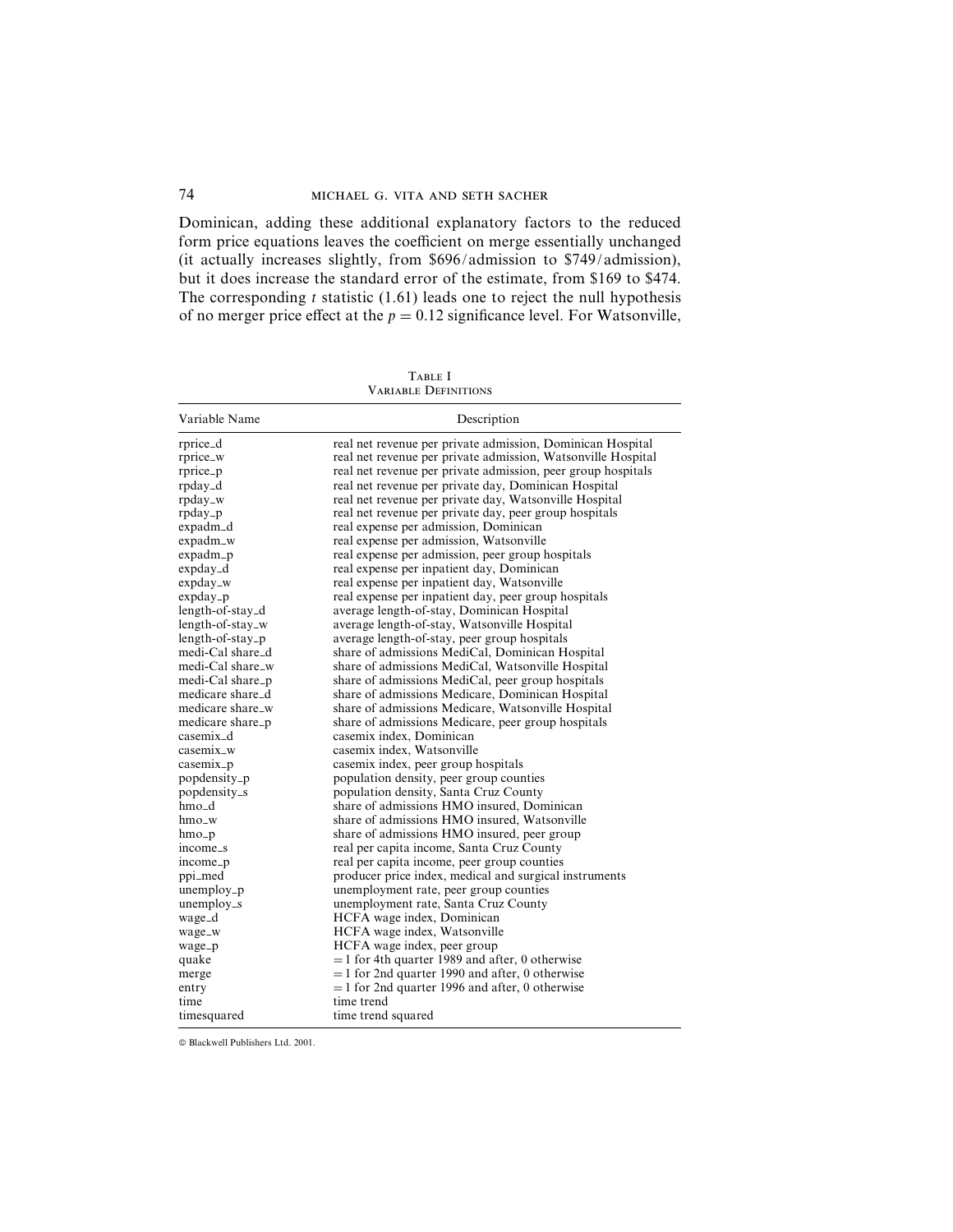estimating the price effect of the merger using the expanded set of regressors reduces the estimated merger effect from \$1,843 per admission to \$496 per admission. In contrast to Dominican equation, the standard error on the merge coefficient falls with the addition of these regressors to the equation. In this specification, we reject the null hypothesis of no merger effect at the  $p = 0.10$  significance level.

| <b>DESCRIPTIVE STATISTICS</b> |          |                  |              |
|-------------------------------|----------|------------------|--------------|
| Variable Name                 | Mean     | Minimum          | Maximum      |
| rprice_d                      | 4434.55  | 3212.89          | 5882.0       |
| rprice_w                      | 3897.98  | 1794.32          | 6490.128     |
| rprice_p                      | 5088.39  | 3526.29          | 6299.39      |
| rpday_d                       | 1192.75  | 623.53           | 1730.41      |
| rpday_w                       | 994.16   | 593.75           | 1566.64      |
| rpday_p                       | 1242.72  | 783.33           | 1626.55      |
| expadm_d                      | 4118.93  | 3212.4           | 4986.1       |
| expadm_w                      | 3343.72  | 2582.8           | 3969.6       |
| expadm_p                      | 4038.26  | 3185.02          | 4628.92      |
| $expday_d$                    | 719.92   | 497.07           | 962.92       |
| $expday_w$                    | 756.47   | 581.91           | 1064.58      |
| expday_p                      | 810.87   | 554.70           | 1116.33      |
| length-of-stay_d              | 4.01     | 2.71             | 5.63         |
| length-of-stay_w              | 3.99     | 2.71             | 6.79         |
| length-of-stay_p              | 4.28     | 3.53             | 4.88         |
| medi-Cal share_d              | 0.14     | 0.051            | 0.17         |
| medi-Cal share_w              | 0.29     | 0.10             | 0.48         |
| medi-Cal share_p              | 0.21     | 0.17             | 0.25         |
| medicare share_d              | 0.39     | 0.33             | 0.44         |
| medicare share_w              | 0.31     | 0.22             | 0.40         |
| medicare share_p              | 0.39     | 0.36             | 0.42         |
| casemix_d                     | 0.85     | 0.75             | 1.04         |
| casemix_w                     | 0.76     | 0.67             | 0.87         |
| casemix_p                     | 0.94     | 0.84             | 1.06         |
| popdensity_p                  | 88.55    | 78.69            | 95.69        |
| popdensity_s                  | 516.96   | 486.10           | 539.57       |
| hmo_d                         | 0.25     | 0                | 0.50         |
| hmo_w                         | 0.06     | $\mathbf{0}$     | 0.25         |
| $hmo_p$                       | 0.13     | 0.05             | 0.23         |
| income_s                      | 16104.97 | 14464.69         | 17700.51     |
| income_p                      | 13214.04 | 12892.70         | 13504.33     |
| ppi_med                       | 121.19   | 107.27           | 131.27       |
| $unempty_p$                   | 10.46    | 8.02             | 14.23        |
| unemploy_s                    | 8.35     | 5.37             | 13.83        |
| wage_d                        | 1.22     | 0.97             | 1.42         |
| wage_w                        | 1.20     | 0.97             | 1.39         |
| wage_p                        | 1.16     | 1.12             | 1.23         |
| quake                         | 0.659    | $\boldsymbol{0}$ | $\mathbf{1}$ |
| merge                         | 0.63     | $\overline{0}$   | $\mathbf{1}$ |
| entry                         | 0.11     | $\boldsymbol{0}$ | $\mathbf{1}$ |
| time                          | 22.5     | 1                | 44           |
| timesquared                   | 667.5    | 1                | 1936.0       |

TABLE II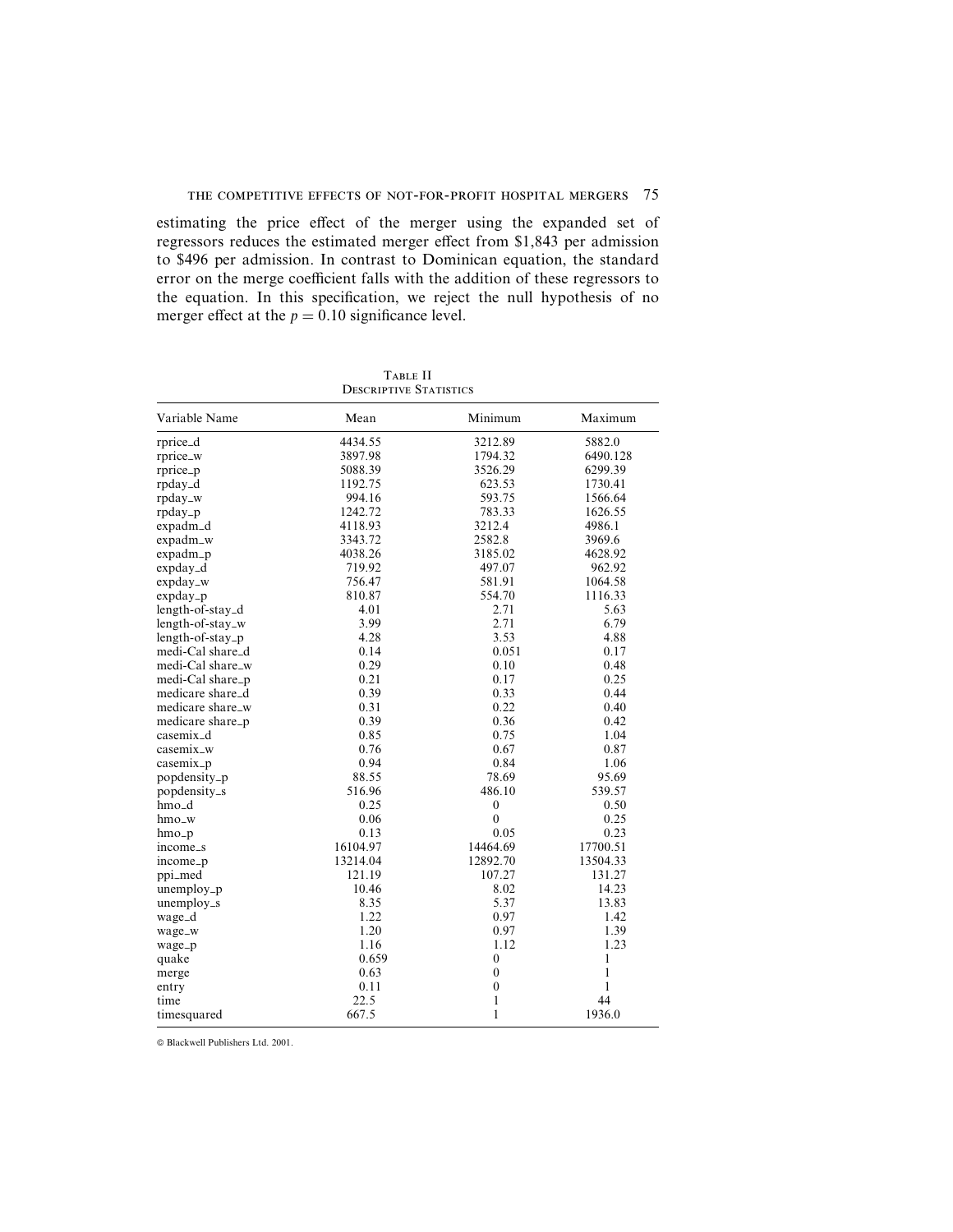## 76 michael g. vita and seth sacher

|                  | net rev./<br>admission<br>(a) | net rev./<br>admission<br>(b) | net rev./<br>admission<br>(difference)<br>(c) | exp. /<br>admission<br>(difference)<br>(d) |
|------------------|-------------------------------|-------------------------------|-----------------------------------------------|--------------------------------------------|
| merge            | 696.501<br>(169.31)           | 749.68<br>(474.71)            | 1005.498<br>(506.40)                          | 172.74<br>(139.75)                         |
| income           |                               | $-0.30\dagger$<br>(0.12)      | $-0.16$<br>(0.22)                             | $-0.27$ t<br>(0.07)                        |
| popdensity       |                               | $-5.45$<br>(23.99)            | 29.86<br>(34.57)                              | 4.36<br>(8.45)                             |
| unemploy         |                               | $-72.30\dagger$<br>(31.26)    | $-36.61$<br>(55.09)                           | 16.61<br>(31.19)                           |
| length-of-stay_d |                               | 486.261<br>(177.77)           | 469.45†<br>(178.71)                           | 39.81<br>(65.01)                           |
| hmo_d            |                               | $-683.03$<br>(1021.00)        | $-868.32$<br>(1483.21)                        | 229.97<br>(652.06)                         |
| casemix_d        |                               | $-1609.06$<br>(1793.83)       | 1638.76<br>(1355.49)                          | $-857.21$<br>(968.89)                      |
| wage_d           |                               | $-177.02$<br>(390.12)         | $-603.42$<br>(905.70)                         | $-616.17\dagger$<br>(297.87)               |
| ppi_med          |                               | 71.25<br>(70.36)              | 94.55<br>(87.17)                              | $-34.73$<br>(38.73)                        |
| medicare share_d |                               | 3805.44<br>(2623.12)          | 5191.34<br>(3122.95)                          | $-1409.13$<br>(1847.34)                    |
| medi-Cal share_d |                               | 1076.23<br>(3032.58)          | 4752.39<br>(3579.07)                          | 1581.50<br>(1862.95)                       |
| time             | 68.601<br>(14.40)             | 31.19<br>(88.26)              | $-170.48$<br>(109.39)                         | $-10.24$<br>(30.01)                        |
| timesquared      | $-1.181$<br>(0.25)            | $-0.54$<br>(1.00)             | 1.44<br>(0.96)                                | $0.75\dagger$<br>(0.34)                    |
| quake            |                               | 263.89<br>(290.56)            | 207.52<br>(302.42)                            | 407.36t<br>(143.69)                        |
| entry            |                               | 634.83†<br>(247.04)           | 480.23†<br>(219.56)                           | 334.38†<br>(147.97)                        |
| intercept        | 3241.671<br>(120.26)          | 1110.79<br>(14136.84)         | $-21598.48$<br>(19087.31)                     | 2549.66<br>(5076.65)                       |

#### Table III Dominican Hospital Price and Expense Regressions (standard errors in parentheses) Quarterly Data, 1986^96

\* Newey-West heteroskedasticity and autocorrelation consistent standard errors (lag length  $= 4$ )

† significant at  $p < 0.05$ <br>‡significant at  $p < 0.01$ 

 $\frac{1}{8}$  significant at  $p < 0.10$ .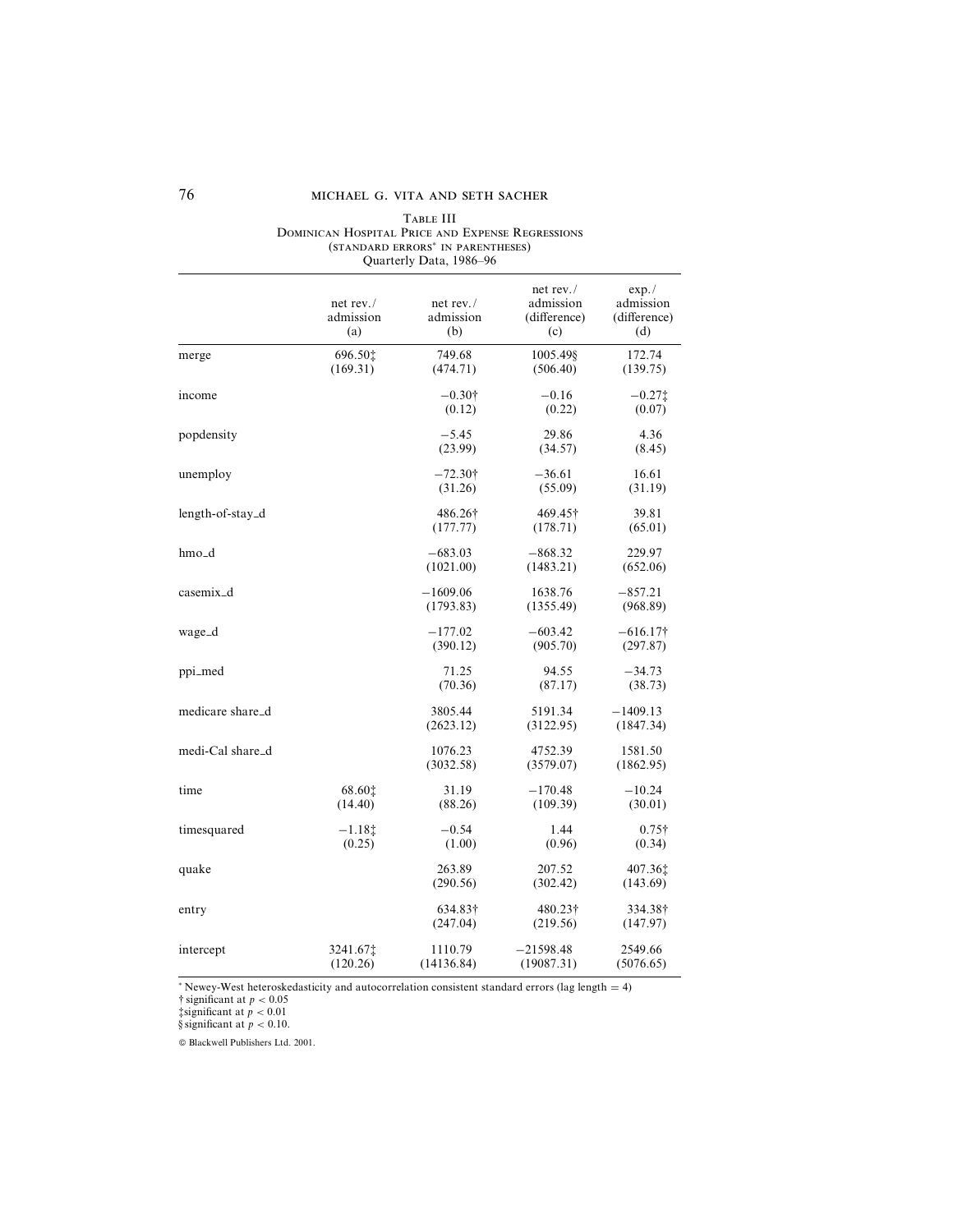|                  | net rev./<br>admission<br>(a) | net rev./<br>admission<br>(b) | net rev. $\sqrt{ }$<br>admission<br>(difference)<br>(c) | exp. /<br>admission<br>(difference)<br>(d) |
|------------------|-------------------------------|-------------------------------|---------------------------------------------------------|--------------------------------------------|
| merge            | 1843.47:<br>(433.58)          | 495.92§<br>(287.58)           | 671.83§<br>(399.48)                                     | 79.27<br>(176.02)                          |
| income           |                               | $-0.54$ ‡<br>$(-0.15)$        | $-0.18$<br>(0.21)                                       | $-0.22\dagger$<br>(0.08)                   |
| popdensity       |                               | $-103.17$<br>(22.03)          | $-51.67$<br>(40.76)                                     | $-38.51\dagger$<br>(17.73)                 |
| unemploy         |                               | 0.59<br>(52.02)               | 77.21<br>(90.65)                                        | 70.60<br>(45.63)                           |
| length-of-stay_w |                               | 765.42:<br>(170.76)           | 527.40†<br>(221.03)                                     | 308.64‡<br>(58.56)                         |
| hmo_w            |                               | $-2681.78$<br>(2922.64)       | $-834.28$<br>(2823.67)                                  | 831.62<br>(1395.01)                        |
| casemix_w        |                               | 7281.31‡<br>(1655.52)         | 7529.36†<br>(3318.51)                                   | $-676.27$<br>(918.54)                      |
| wage_w           |                               | $-554.65$<br>(1080.64)        | $-666.00$<br>(1780.47)                                  | 178.95<br>(610.52)                         |
| ppi_med          |                               | 290.81†<br>(110.51)           | 285.55†<br>(123.90)                                     | 81.73<br>(71.53)                           |
| medicare share_w |                               | 952.24<br>(5536.11)           | 6768.92<br>(5999.19)                                    | 2113.03<br>(1800.28)                       |
| medi-Cal share_w |                               | $-3653.65$ §<br>(2043.66)     | $-1089.69$<br>(2238.37)                                 | $-1723.45\dagger$<br>(660.39)              |
| time             | 49.74<br>(33.93)              | 102.91<br>(82.25)             | $-185.62$ §<br>(109.71)                                 | $-33.61$<br>(45.63)                        |
| timesquared      | $-2.321$<br>(0.59)            | $-2.42$ §<br>(1.28)           | 0.91<br>(1.40)                                          | 0.33<br>(0.63)                             |
| quake            |                               | $-485.248$<br>(266.57)        | $-754.18\dagger$<br>(281.97)                            | $-472.89t$<br>(139.17)                     |
| entry            |                               | 105.66<br>(404.22)            | 446.43<br>(426.99)                                      | $-46.91$<br>(121.96)                       |
| intercept        | 3199.53<br>(304.76)           | 22994.06<br>(14053.78)        | $-7145.13$<br>(18614.65)                                | 7779.72<br>(6938.94)                       |

#### Table IV Watsonville Hospital Price and Expense Regressions (standard errors in parentheses) Quarterly Data, 1986^96

\* Newey-West heteroskedasticity and autocorrelation consistent standard errors (lag length  $= 4$ )

 $\dagger$  significant at  $p < 0.05$ <br> $\ddagger$ significant at  $p < 0.01$ 

 $\frac{1}{8}$  significant at  $p < 0.10$ .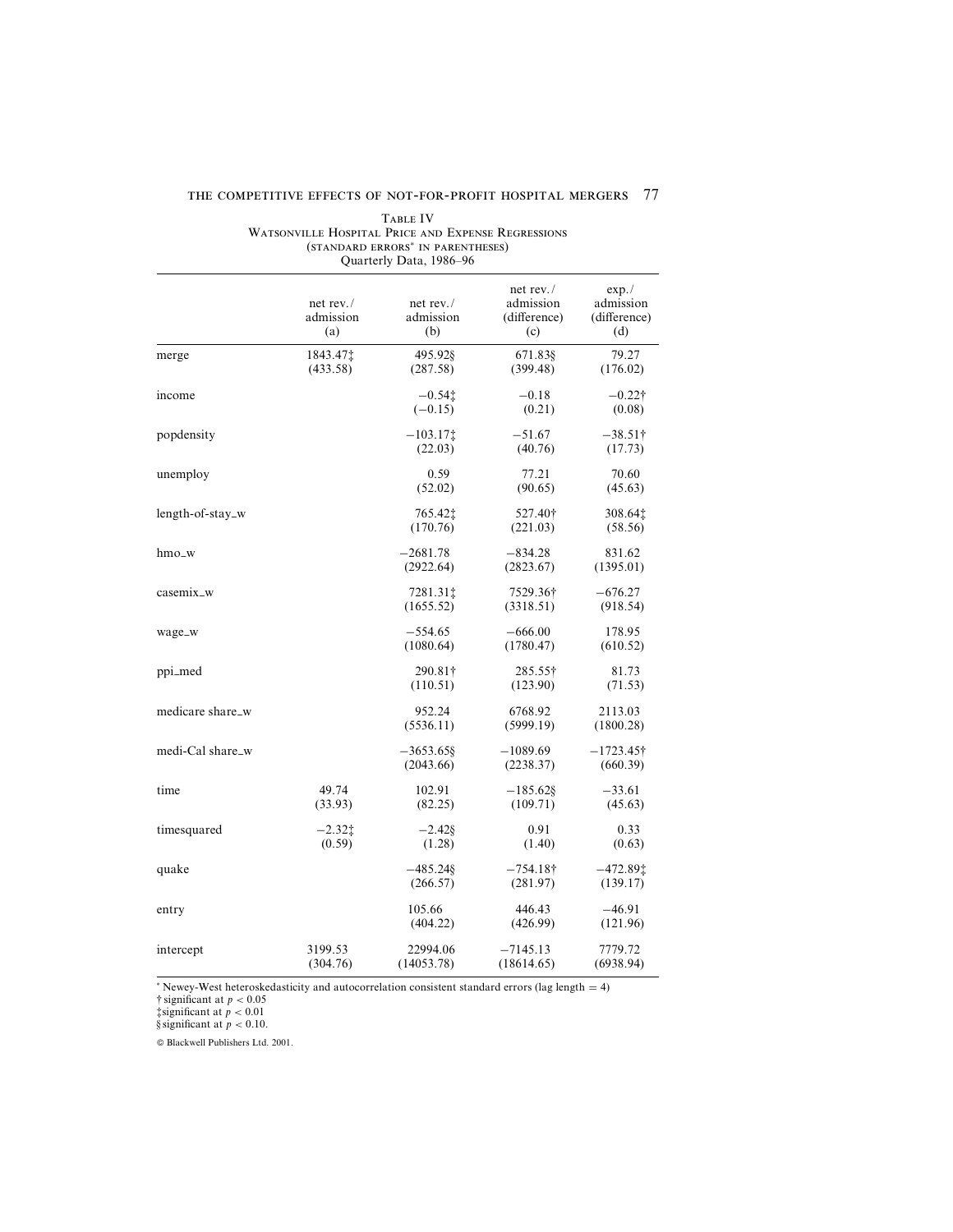### IV(iii). Reduced Form Price Estimates with `Peer Group' Controls

Although we have attempted to specify the reduced form price equation as fully as possible, it is questionable whether this specification fully captures all of the exogenous factors that might affect the equilibrium prices of the merged entity and its competitors.<sup>26</sup> To better capture the effects of these factors, and thus estimate more precisely the equilibrium impact of the merger, we incorporate into our empirical approach elements of the Barton and Sherman [1984] and Kim and Singal [1993] merger studies. These studies analyzed movements in the price of the product affected by the merger, conditional on the price of a substitute product believed to have faced similar demand and cost conditions, but which is unaffected by the merger. By so doing, they controlled for otherwise unobserved demand and cost factors, unrelated to the merger, that might influence intertemporal price behavior at the merging entities.

The State of California has undertaken two studies to categorize hospitals into `peer groups' for purposes of setting Medi-Cal reimbursement levels, the most recent in 1991 (Department of Health Services, [1991]). These studies form the basis for the construction of the control group used here. The peer grouping method used by the State of California first placed specialty, teaching, and prepaid hospitals in their own separate peer groups. The study then used 'cluster' analysis to group rural hospitals and other `unusual' hospitals (see State of California [1991],  $\S$  5). After the latter were classified into these peer groups, only urban short term facilities remained. These facilities were then subdivided into peer groups on the basis of licensed bed size. In the 1982 study, Dominican Santa Cruz and Community Hospital of Santa Cruz were placed in the `moderately-sized' urban category, while Watsonville was placed in the `small-urban' hospital peer group. In the 1991 study, Dominican Santa Cruz was placed in the `medium-sized urban' hospital peer group, which consisted of all hospitals not elsewhere classified with between 170 and 270 licensed beds. Watsonville was placed in the `moderately small- sized' urban hospital peer group, which consisted of all hospitals not elsewhere classified with between 95 and 170 licensed beds.

We used the following procedure to establish a control group for the current study. First, to ensure that peer hospitals were located in markets as similar as possible to the Santa Cruz market, hospitals located in counties that were part of very large Primary Metropolitan Statistical Areas (PMSAs) were eliminated. This eliminated hospitals located in the following counties: Los Angeles, Orange, Ventura, Riverside, San Bernardino, San Diego, San Francisco, Alameda, Contra Costa, Marin,

<sup>&</sup>lt;sup>26</sup> Several of the control variables (income, popdensity, unemploy, hmo and wage) vary only on an annual, not quarterly, basis.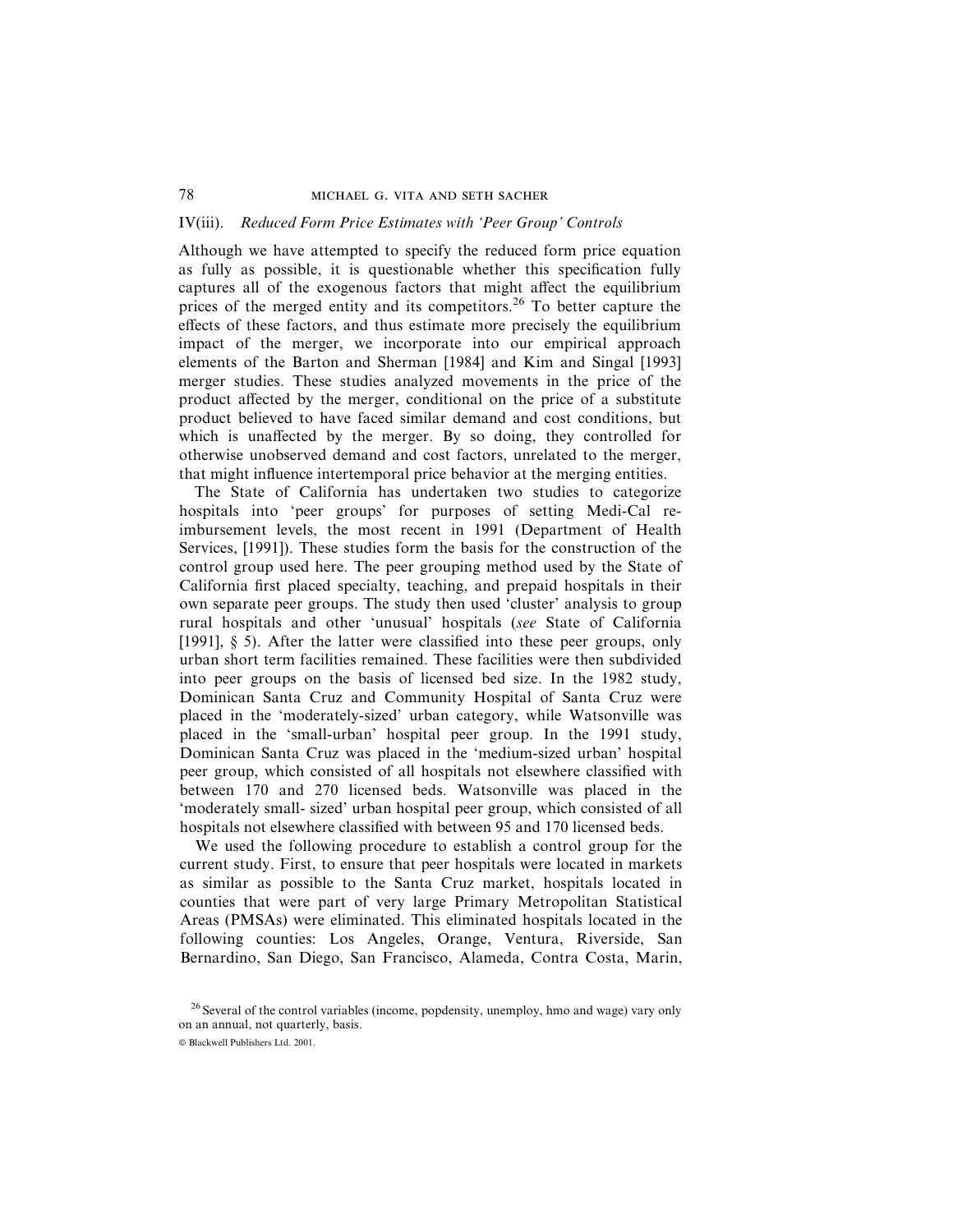San Mateo and Santa Clara. The competitive environment in such large urbanized areas likely is very different from that found in the less urbanized area of Santa Cruz.

Next, the peer group was restricted to those hospitals that were placed in any of the short term urban hospital peer groups in the 1991 California study, and were licensed with between 100 and 300 beds in that year. While somewhat arbitrary, these licensed bed cut-offs would appear to limit the sample to hospitals reasonably comparable to the hospitals in Santa Cruz. This left 41 potential peer group hospitals. We next eliminated those hospitals in this group that were not in the same bedsize category, and/or that did not fall under one of the urban hospital groupings in the 1982 California Peer Group survey. This left 33 potential peer group hospitals. Eight more hospitals were eliminated because (according to the 1996 AHA Guide) they did not fall into the appropriate bedsize category. We then eliminated all hospitals that had themselves been involved in a horizontal acquisition as reported in the OSHPD Hospital History Listing database, or were located in a county where a horizontal merger had occurred during the sample period. This group of 16 remaining hospitals constitutes our peer group (see Appendix A).

Column (c) of Tables III and IV presents estimates of the reduced form price regressions incorporating the peer group controls. In these equations the dependent and explanatory variables have been redefined as the difference between the own- and peer group value (e.g., in the Dominican equation, the dependent variable equals the Dominican price minus the (mean) peer group price). The results from this specification continue to suggest a fairly large price effect from the transaction  $(\$1,005/a$ dmission in the case of Dominican; \$672/admission in the case of Watsonville). These estimates are statistically significant at the  $p = 0.06$  and  $p = 0.10$ levels, respectively.

Many of the other coefficients in this equation have the expected sign, but are not always statistically significant. The coefficient on average length-of-stay (alos\_d and alos\_w) is positive in both equations, and significant at the  $p = 0.02$  level. The medical equipment price index is positive in both equations, as expected, but significant at conventional levels only in the Watsonville equation. Similarly, the estimated parameter on the casemix index is positive and significant only in the Watsonville equation. The HMO share variable is negatively related to price in both equations, as one would expect, but is never significant.

We also observe an interesting pattern of results on the two event variables, quake and entry. In both equations, the coefficient on entry is large and positive; in the case of Dominican, we can reject the null of a zero coefficient at the  $p = 0.04$  significance level. Obviously, this is somewhat counterintuitive; one possible explanation is that the entry of Sutter induced Dominican to increase its quality, leading to higher prices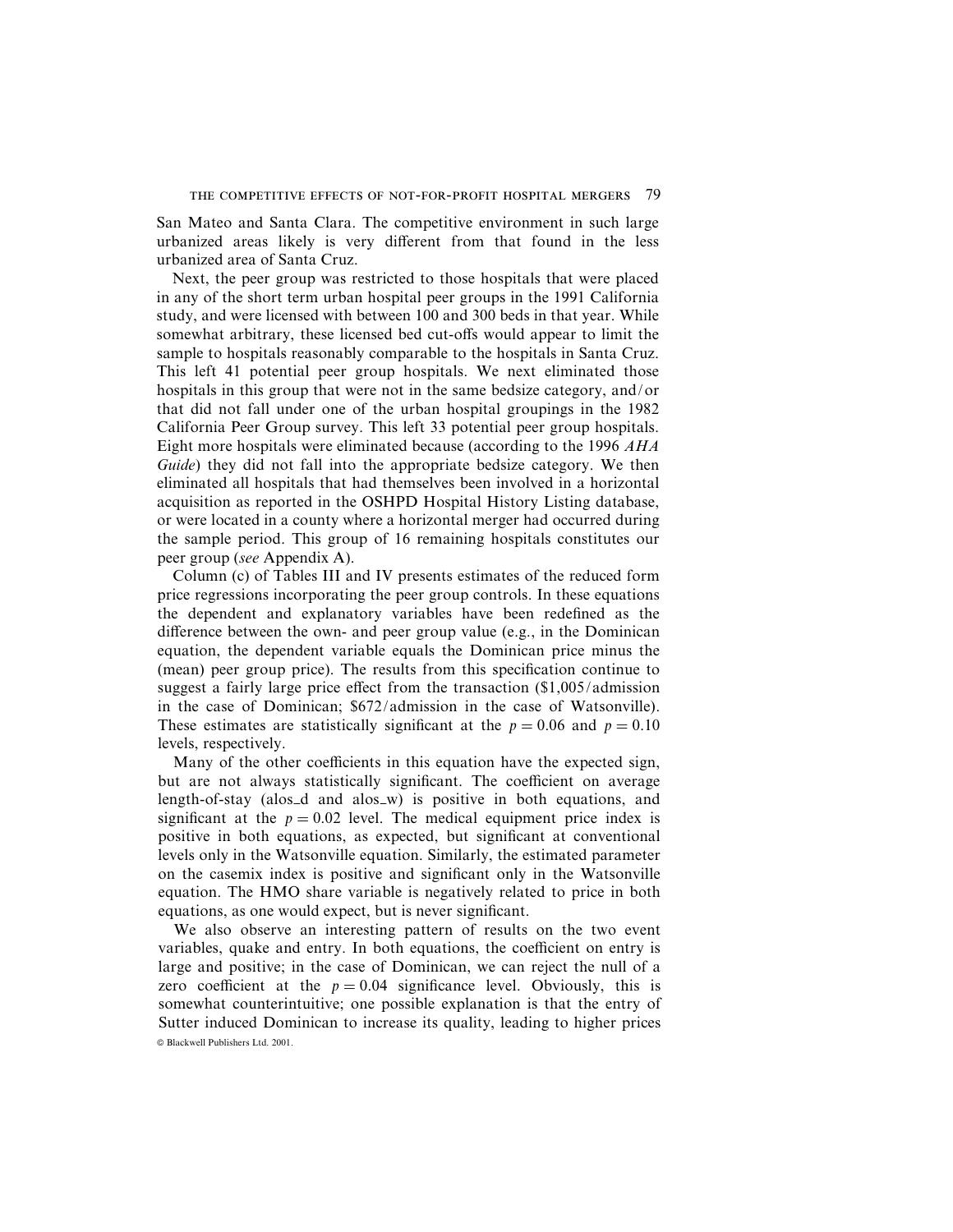and higher unit costs. This possibility receives some support from the expense regressions reported in column (d), which show that Dominican's expenses per admission increased by about \$263 ( $p = 0.08$ ) when Sutter entered the market. However, the results for the Watsonville equation do not support this hypothesis.

The pattern of coefficients on quake (positive in the Dominican price equation, negative in the Watsonville price equation) can be potentially rationalized as an exogenous quality reduction at Watsonville that allowed Dominican to raise its price. The quake coefficient is not significant in the Dominican equation, however, though it is in the Watsonville equation  $(p = 0.06)$ .

#### v. alternative explanations for the post-merger price increase

While the empirical results presented in Tables III and IV suggest a postmerger price increase—with the evidence strongest in the case of the merged entity, Dominican—our inability to observe and measure quality perfectly means that we cannot rule out the possibility that the price increases reflect improvements in quality, rather than increased price-cost markups with unchanged (or even diminished) quality levels. The evidence on this possibility is mixed. We observe first that the parties to the acquisition made no such claims in defense of the transaction. If significant quality improvements resulted from the transaction, they were not foreseen by the parties at the time of transaction. Rather, the parties claimed that the efficiencies from the transaction would derive from the realization of scale-related production efficiencies.<sup>27</sup> To the extent that such scale economies were realized, we would expect prices to fall, other things held constant.

It is perhaps conceivable that consolidation of particular services at Dominican could lead to volume-related quality increases—for example, because clinical outcomes for some procedures improve as the procedure is performed with higher frequency at a particular location.<sup>28</sup> Then, Dominican might be able to capture some or all of the value of this quality increase in the form of higher prices.

The problem with this explanation is that it fails to explain the postmerger increase in price at Watsonville Hospital. If the elimination of Community Hospital as a provider of the services in question leads to higher (quality-unadjusted) prices at Dominican because of the efficiencies

 $27$  See Statement of Commissioner Yao. Dominican claimed that Community Hospital was inefficiently small, and that efficiencies could therefore be realized by converting it to a skilled nursing/rehabilitation facility, and channeling its patients to Dominican.<br><sup>28</sup> For a large number of clinical procedures there is empirical evidence that outcomes

improve with patient volume. See, e.g., Begg et al. [1998] and Selby et al. [1996].

ß Blackwell Publishers Ltd. 2001.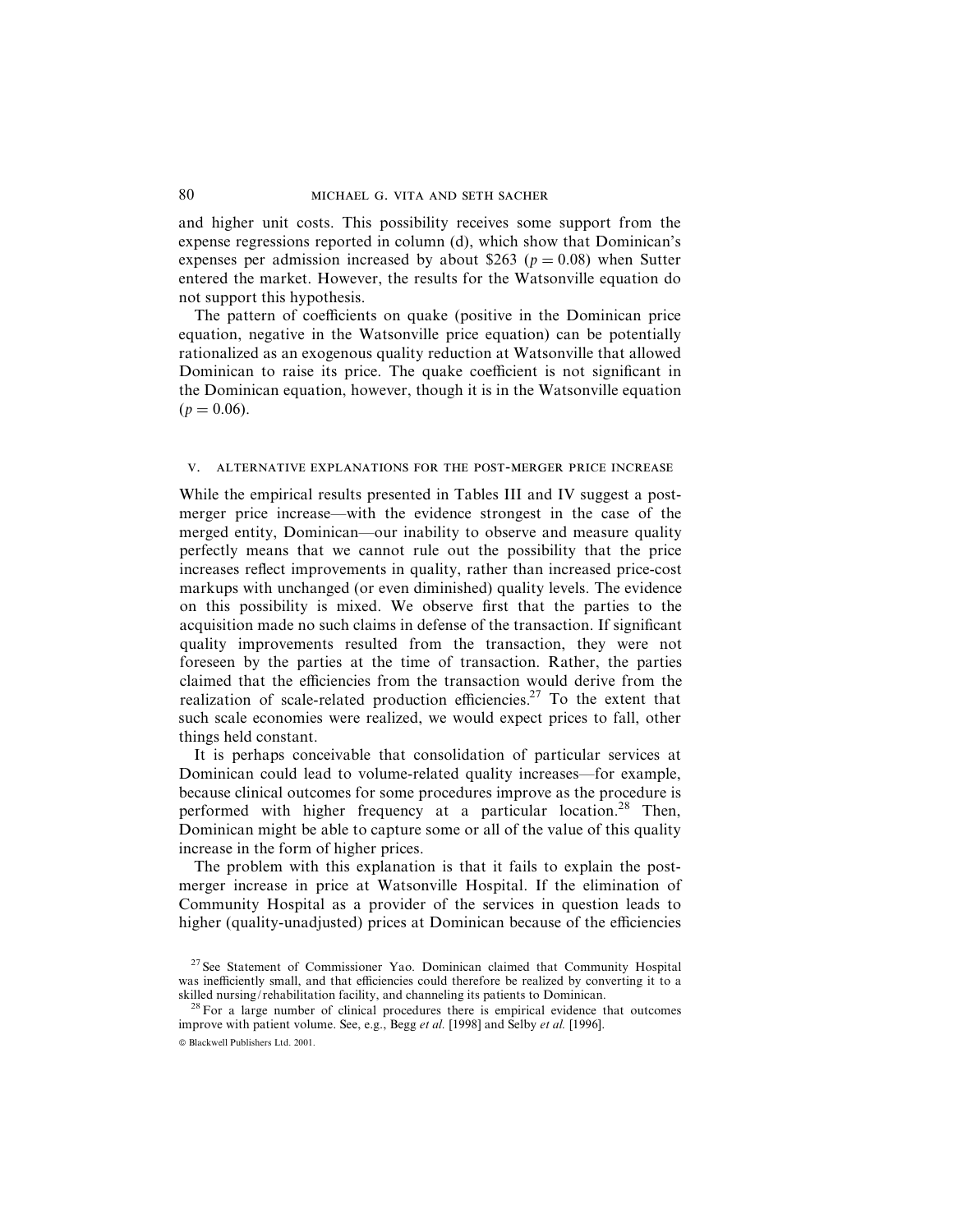described in the preceding paragraph, Watsonville would either have to (1) reduce its price (assuming that its quality remained unchanged); or (2) match Dominican's quality increase. If Watsonville captured some of the patient flow that otherwise would have patronized Community, then it too might be able to realize volume-related quality increases. But if this occurred, then it is unclear why prices would rise unless the transaction also had adverse competitive effects.<sup>29</sup> In a competitive market, prices are determined by cost, not demand (demand determines the equilibrium quantity, but price will be determined by marginal cost). If the quality of certain services increases at both hospitals (but costs remain unchanged), then there will be a market-wide increase in demand for the service, leading to an increase in the total quantity sold. But if marginal costs are constant, and prices are determined competitively, the price at which this service is sold would not change. If prices increase, it suggests that the transaction has increased market power, even if it simultaneously yielded efficiencies.

It perhaps is conceivable that the merger led to other types of quality increases at both Dominican and Watsonville that are not related to volume, but which manifest themselves in greater resource use per patient. If so, we might observe a post-merger increase in expenses per admission or expenses per day—hence prices—at both hospitals, other things held constant. We carry out two tests of this hypothesis. First, we construct dependent variables equal to the difference in per admission expenses between Dominican (Watsonville) and the peer group, and regress this difference against the same explanatory variables employed in the column (c) regressions. Column (d) of Tables III and IV reports the results of these regressions. The results of this test do not support the hypothesis of higher post-merger quality. In the Dominican equation, the coefficient on merge suggests only a small increase in per-admission expenses; we cannot reject the hypothesis that there was no post-merger increase in per-admission expenses. Similarly, in the Watsonville expense regressions we find only a small (\$79) post-merger increase in per-admission expenses; as with Dominican, we cannot reject the hypothesis that the true coefficient on merge equals zero.

We conduct a second test of the efficiency hypothesis by examining data on patient flows. If the transaction improved the quality of hospital care provided in Santa Cruz County, relative to that provided in hospitals outside the county, we would expect to observe (ceteris paribus) an increase in the proportion of Santa Cruz County residents who seek hospital care within Santa Cruz county. To test the efficiency hypothesis,

<sup>&</sup>lt;sup>29</sup> The other possibility is that marginal cost increases with output. This possibility is difficult to reconcile with the efficiency claims actually put forth by the parties; i.e., that the merger allowed the merged entity to enjoy scale-related reductions in unit cost.

ß Blackwell Publishers Ltd. 2001.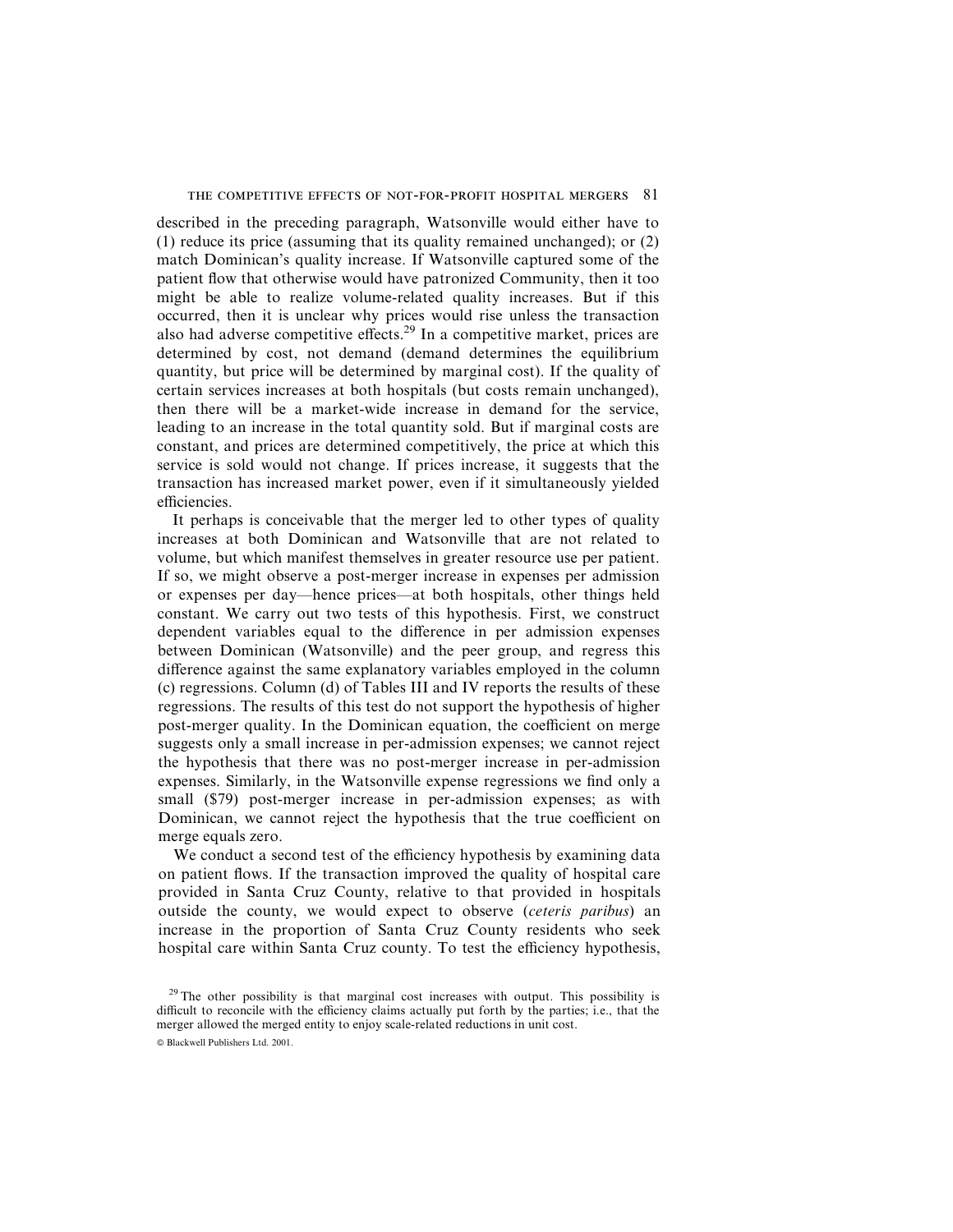we divide the total number of Santa Cruz County residents who obtained inpatient care at a Santa Cruz hospital, by the total number of Santa Cruz County residents who were hospitalized anywhere. We regress this figure against a constant, the merge dummy, and Santa Cruz's population. If the efficiency hypothesis is correct, we would expect to obtain a positive coefficient on merge. As it turns out, however, the coefficient is negative and significant at the  $p = 0.14$  level.<sup>30</sup> Thus, this result also fails to support the efficiency hypothesis.

### vi. conclusion

The combination of Dominican and Community Hospitals in Santa Cruz, California, affords researchers a rare opportunity to study the competitive effects of a horizontal merger in a concentrated antitrust market dominated by not-for-profit producers. We have attempted to assess these effects by estimating a reduced form price equation for the merged entity and its closest rival, Watsonville Community Hospital. Controlling for casemix, input prices, and other cost- and demand-side characteristics, our results suggest strongly that Dominican Hospital raised prices in the aftermath of the transaction. Though post-merger quality improvements cannot be ruled out completely, they cannot fully account for the observed increase in average price. The results for Watsonville also suggest a substantial price increase, albeit of a somewhat smaller magnitude relative to Dominican.

The results also indicate that the small scale entry that occurred after the merger was consummated did not mitigate the observed price increases. These price increases—and in particular, the price increase at Watsonville hospital, a locally-sponsored and administered community hospital—suggest that mergers involving not-for-profit hospitals are a legitimate focus of antitrust concern.

 $30$  The estimated regression is available at the *JIE* Editorial website.

ß Blackwell Publishers Ltd. 2001.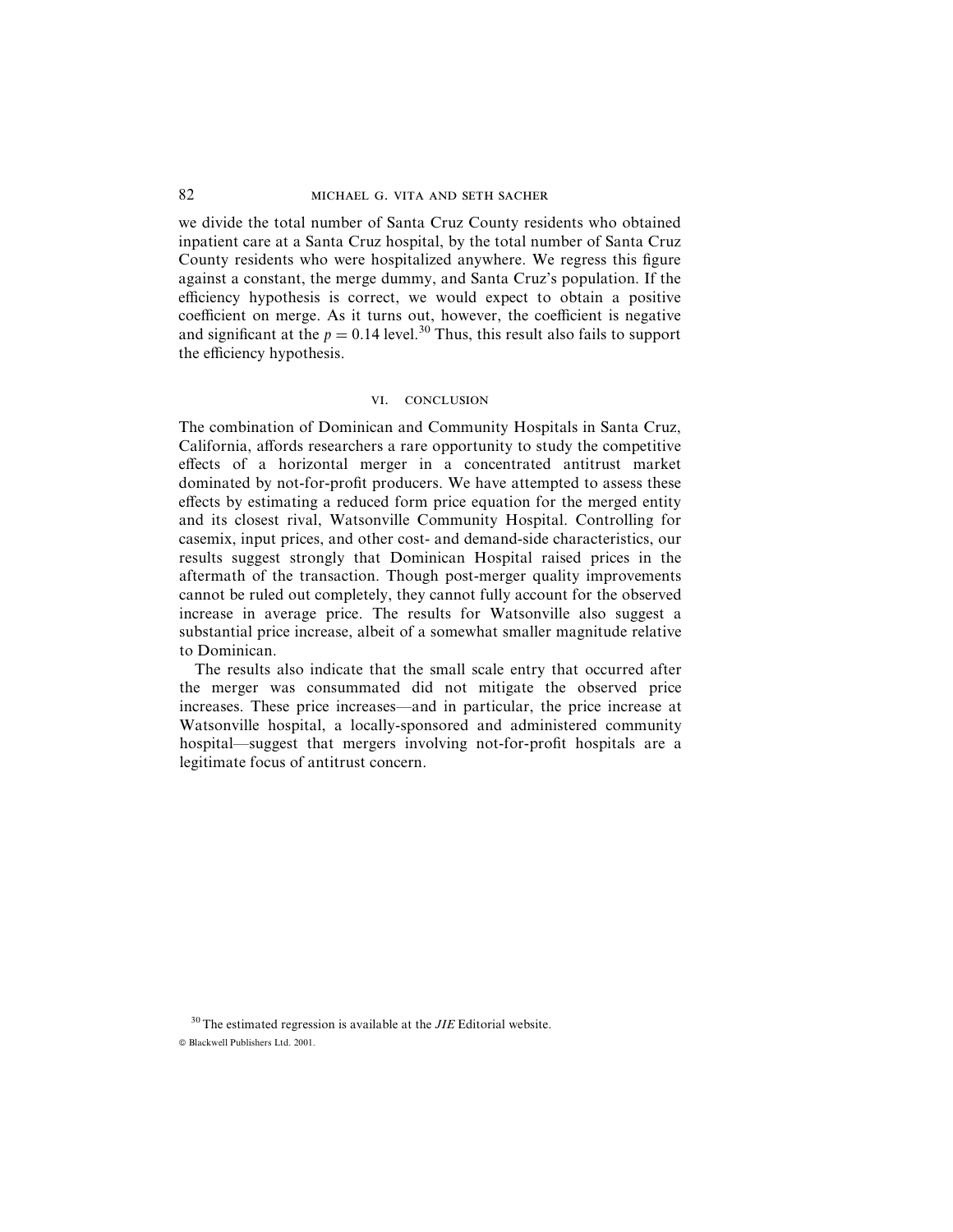| <b>HOSPITAL</b>               | <b>COUNTY</b> | <b>BEDS-1996</b> |
|-------------------------------|---------------|------------------|
| $Mercv^*$                     | Kern          | 261              |
| San Joaquin Community*        | Kern          | 178              |
| Feather River*                | <b>Butte</b>  | 121              |
| Chico Community               | <b>Butte</b>  | 105              |
| Oroville*                     | <b>Butte</b>  | 120              |
| El Centro                     | Imperial      | 107              |
| Natividad                     | Monterey      | 181              |
| Salinas Valley                | Monterey      | 180              |
| Queen of the Valley*          | Napa          | 176              |
| Redding Medical Center        | <b>Shasta</b> | 162              |
| Mercy Medical Center-Redding* | Shasta        | 220              |
| North Bay Medical Center*     | Solano        | 108              |
| Sutter Solano Medical Center* | Solano        | 109              |
| Woodland*                     | Yolo          | 103              |
| $R$ ideout $*$                | Yuba          | 128              |
| Marian Medical Center*        | Santa Babara  | 225              |

#### Appendix A Peer Group Hospitals

Non-pro¢t hospital

#### **REFERENCES**

- Barton, D. M. and Sherman, R., 1984, 'The Price and Profit Effects of Horizontal Merger: A Case Study', The Journal of Industrial Economics, 33, pp. 165-177.
- Begg, C. et al., 1998, 'The Impact of Hospital Volume on Operative Mortality for Major Cancer Surgery', Journal of the American Medical Association, 280, pp. 1747^1751.
- Bresnahan, T., 1989, `Empirical Studies of Industries With Market Power', in Schmalensee, R., and Willig, R. (eds.), Handbook of Industrial Organization, vol. II (North Holland, New York).
- Department of Health Services, State of California. Hospital Peer Grouping, 1991.
- Dranove, D., 1988, 'Pricing by Non-Profit Institutions: The Case of Hospital Cost-Shifting', Journal of Health Economics, 7, pp. 48^57.
- Dranove, D., Shanley, M. and White, W., 1993, 'Price and Concentration in Hospital Markets: The Switch from Patient-Driven to Payer-Driven Competition', Journal of Law and Economics, 36, pp. 179-204.
- Elzinga, K. and Hogarty, T., 1973, 'The Problem of Geographic Market Definition in Antimerger Suits', Antitrust Bulletin, 18, pp. 45–81.
- Greene, W., 1997, Econometric Analysis (3rd edition) (Prentice Hall, Upper Saddle River, NJ).
- Joskow, P., 1980, 'The Effects of Competition and Regulation on Hospital Bed Supply and the Reservation Quality of the Hospital', Bell Journal of Economics, 11, pp. 421^447.
- Keeler, E., Melnick, G. and Zwanziger, J., 1999, 'The Changing Effects of Competition on Non-Profit and For-Profit Hospital Pricing Behavior', Journal of Health Economics, 18, pp. 69-86.
- Kessler, D. and McClellan, M., 1999, `Designing Hospital Antitrust Policy to Promote Social Welfare', NBER Working Paper No. 6897.
- Kim, E. and Singal, V., 1993, `Mergers and Market Power: Evidence From the Airline Industry', American Economic Review, 83, pp. 549-569.